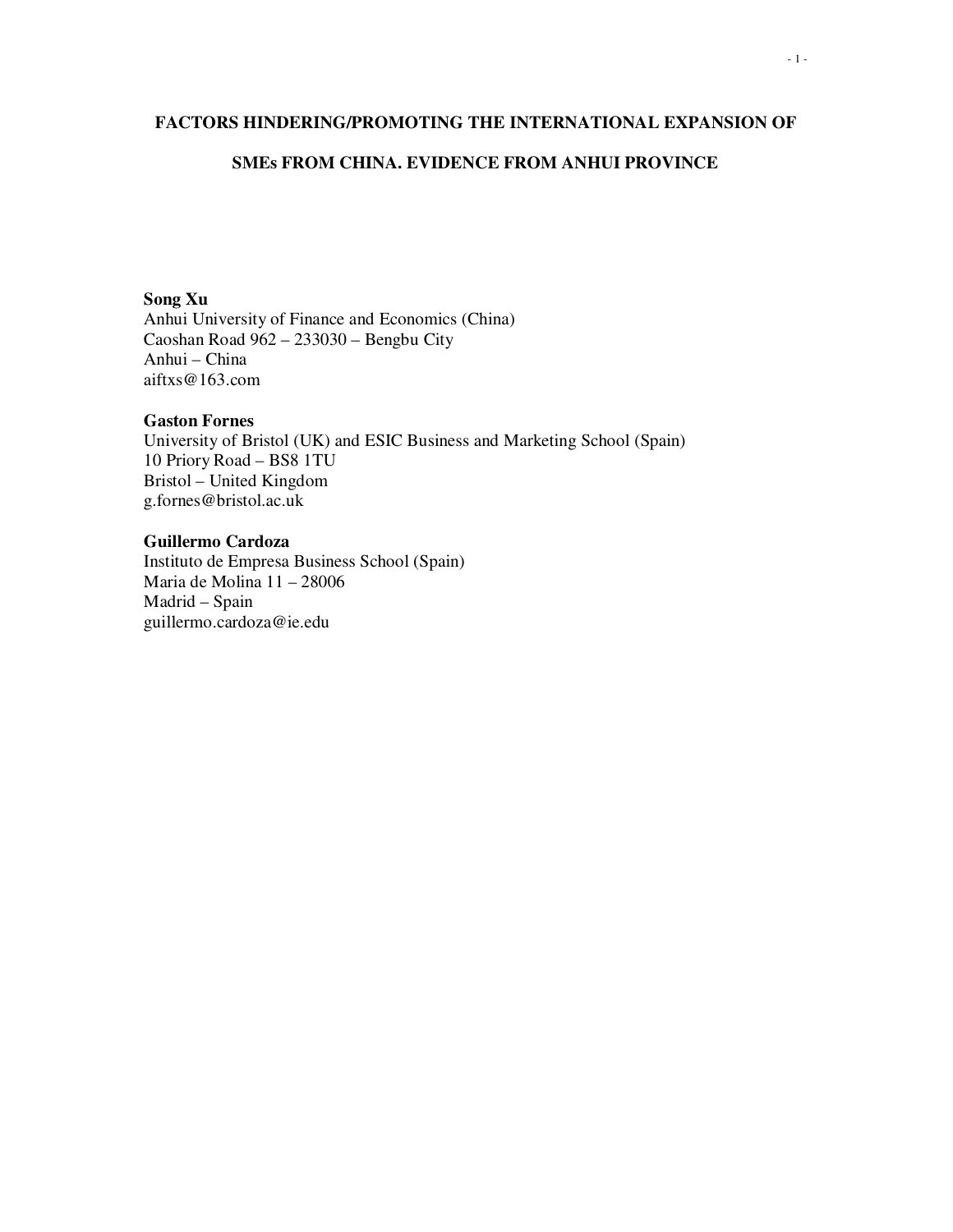# **FACTORS HINDERING/PROMOTING THE INTERNATIONAL EXPANSION OF SMEs FROM CHINA. EVIDENCE FROM ANHUI PROVINCE**

#### **ABSTRACT**

The paper aims to study the international expansion of SMEs in an emerging country. Mathews' (2006) Linkage–Leverage–Learning (LLL) model is the framework applied to analyse the process of international expansion of SMEs. To operationalise the study of the barriers, the LLL model was linked to the work of Leonidou (2004). The data was collected from 154 SMEs operating in Anhui, China, and then analysed using multivariate regressions; the models used the firms' export intensity at the regional, national, and international level as dependent variables. Five models were run: two analysing the internal and external barriers hindering firms' international expansion, the other two models studying the characteristics of Chinese international companies (state funding and ownership), and the fifth model the industry where SMEs operate as independent variables. The results show that 12 of the barriers defined by Leonidou are hindering the expansion of Anhui's SMEs, that the ownership, funding, or industry do not play an important role in this expansion. The findings are then analysed in comparison with recent works on Chinese SMEs from where conclusions are drawn.

**Keywords:** Internationalisation, Emerging economy firms, SMEs, Expansion, Factors and barriers, China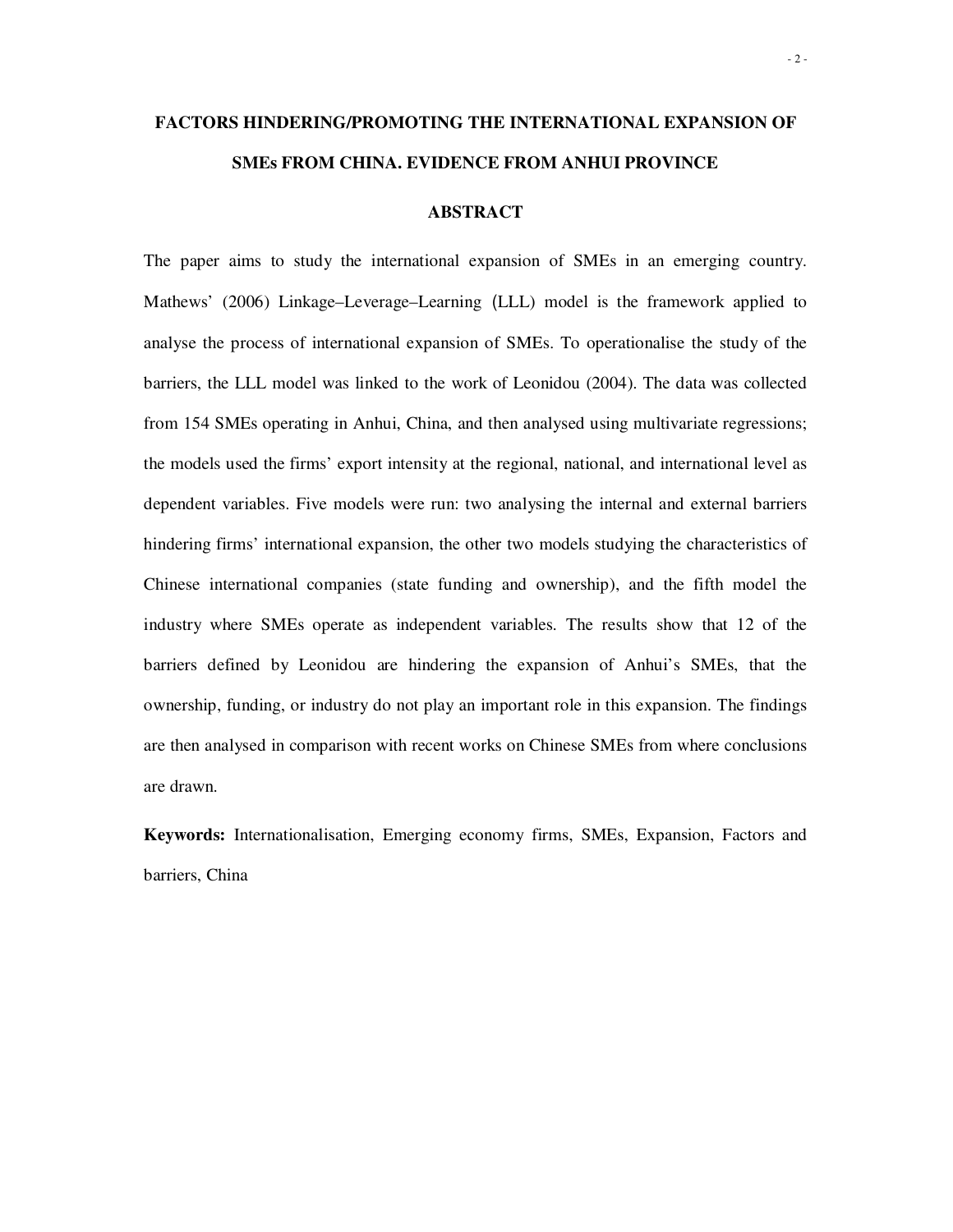#### **INTRODUCTION**

The Chinese authorities are actively pursuing the development and national and international expansion of small and medium-sized enterprises (SMEs) (China Development Bank, 2010; Ministry of Commerce of the People's Republic of China, 2008a, 2008b, 2008c) considering their important role in entrepreneurship, job creation, technology diffusion, fiscal income, identification and adoption of international best practices, risk diversification, and wealth generation (Cardoza, 1997).

In the early development stage which they are currently in (Boisot & Meyer, 2008; Cardoza  $\&$ Fornes, 2009; Ge & Ding, 2008; Liu, Xiao, & Huang, 2008; Nolan, 2001), Chinese SMEs, may be facing factors/barriers that are promoting/hampering this expansion process and which have to be assessed. Managers, academics, and policy makers need to identify and understand the challenges posed by this expansion process, especially as the current literature on the internationalisation of emerging countries' SMEs is scarce. In addition, it has been suggested that the Chinese outward internationalisation process seems to differ from the patterns seen in other countries (Boisot & Child, 1996; Buckley, Clegg, Cross, Liu, Voss, & Zheng, 2007; Child & Rodrigues, 2005; Child & Tse, 2001; Fornes & Butt-Philip, 2009; Mathews, 2006; Yamakawa, Peng, & Deeds, 2008). In this context, the international expansion of SMEs from China is worth studying to understand the factors hindering/promoting this internationalisation process.

This paper is structured as follows. First, a review of the literature on the national and international expansion of Chinese firms is presented; this is followed by a description of the main conceptual framework; third, the aims, methodology and analysis of the data are explained; and fourth, the results of the analysis are presented. The paper finishes with a summary and conclusions.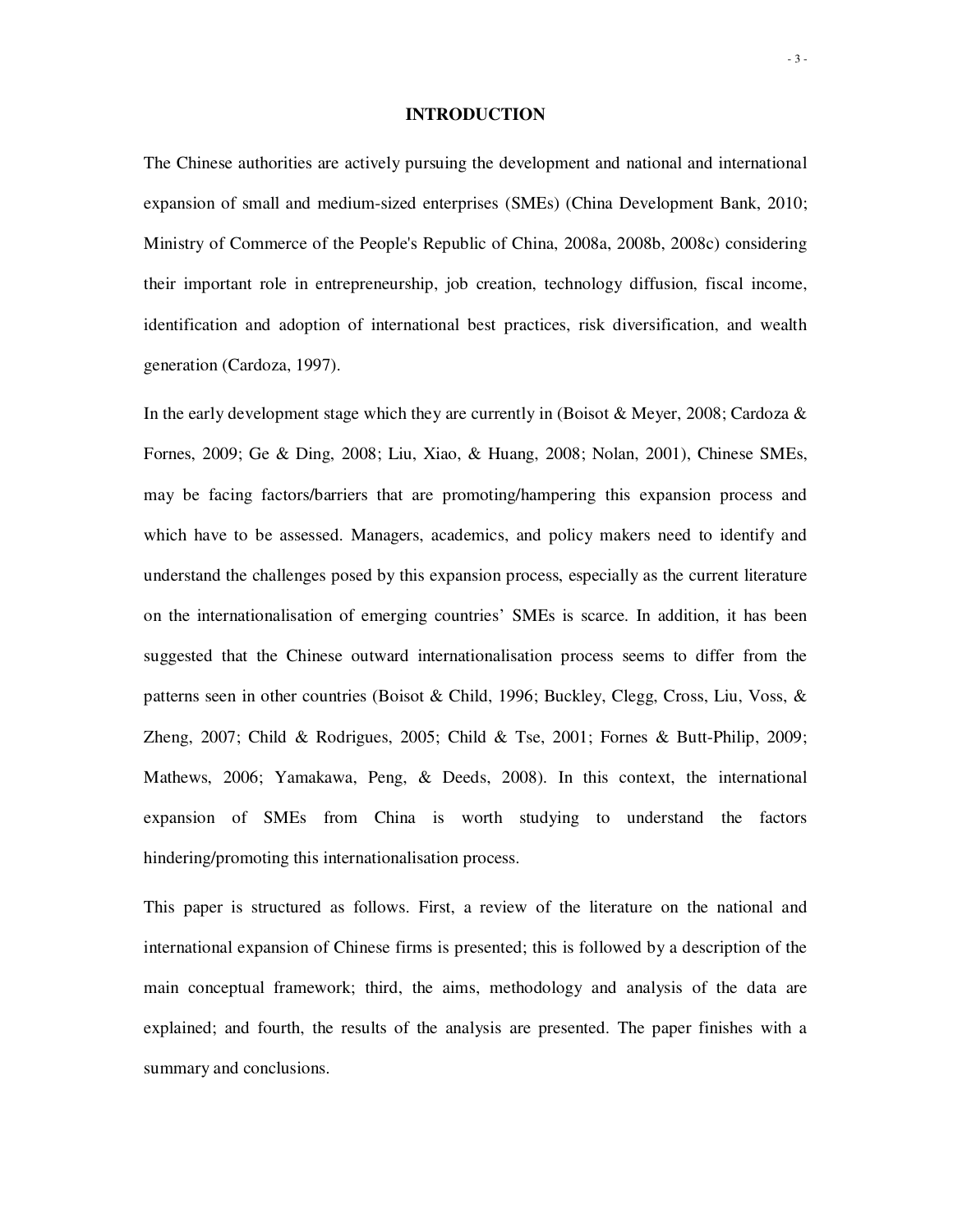#### **LITERATURE REVIEW**

Most of the works on the national and international expansion of Chinese companies are based on large companies. Studies on the expansion of Chinese SMEs are scarce. Nevertheless, and due to the pace of change in the Chinese economy, it could be argued that many of the now relatively large companies were small or medium-sized organisations only a few years ago. Examples of this rapid transformation worth mentioning are what Zeng and Williamson (2003) called "competitive networks", a group of companies that "have taken on world markets by bringing together small, specialized companies that operate in close proximity", and "technology up-starts", firms exploiting technology developed by research institutes owned by the government. As a consequence, it would be relatively safe to say that some of the characteristics found in previous studies on China's international companies may also be applicable, to some extent, to small, medium and large firms.

The process of international expansion of Chinese firms has gone through three main stages: a first, mainly experimental stage up to the 1990s, characterised by a strong supervision from the Government, followed by a second stage during the 1990s, which saw a large increase in the number of Chinese subsidiaries abroad with little strategic focus and many of them reporting losses (Buckley et al., 2007; Cai, 1999; Quan, 2001; Warner, Ng, & Xu, 2004; Zhang & Van Den Bulcke, 1996). A third stage has started recently as a "number of leading Chinese firms have began to internationalise with a view to becoming global players in international markets" (Child & Rodrigues, 2005).

Previous works have also suggested that Chinese firms operating overseas present unique characteristics. First, they tend to lean on ethnic and other similar networks for business opportunities, relations with local authorities, and management of labour (Brown, 1995; Lecraw, 1993; Yeung & Olds, 2000). In this context, Rauch and Trindade (2002) found that "ethnic Chinese networks have a quantitatively important impact on bilateral trade through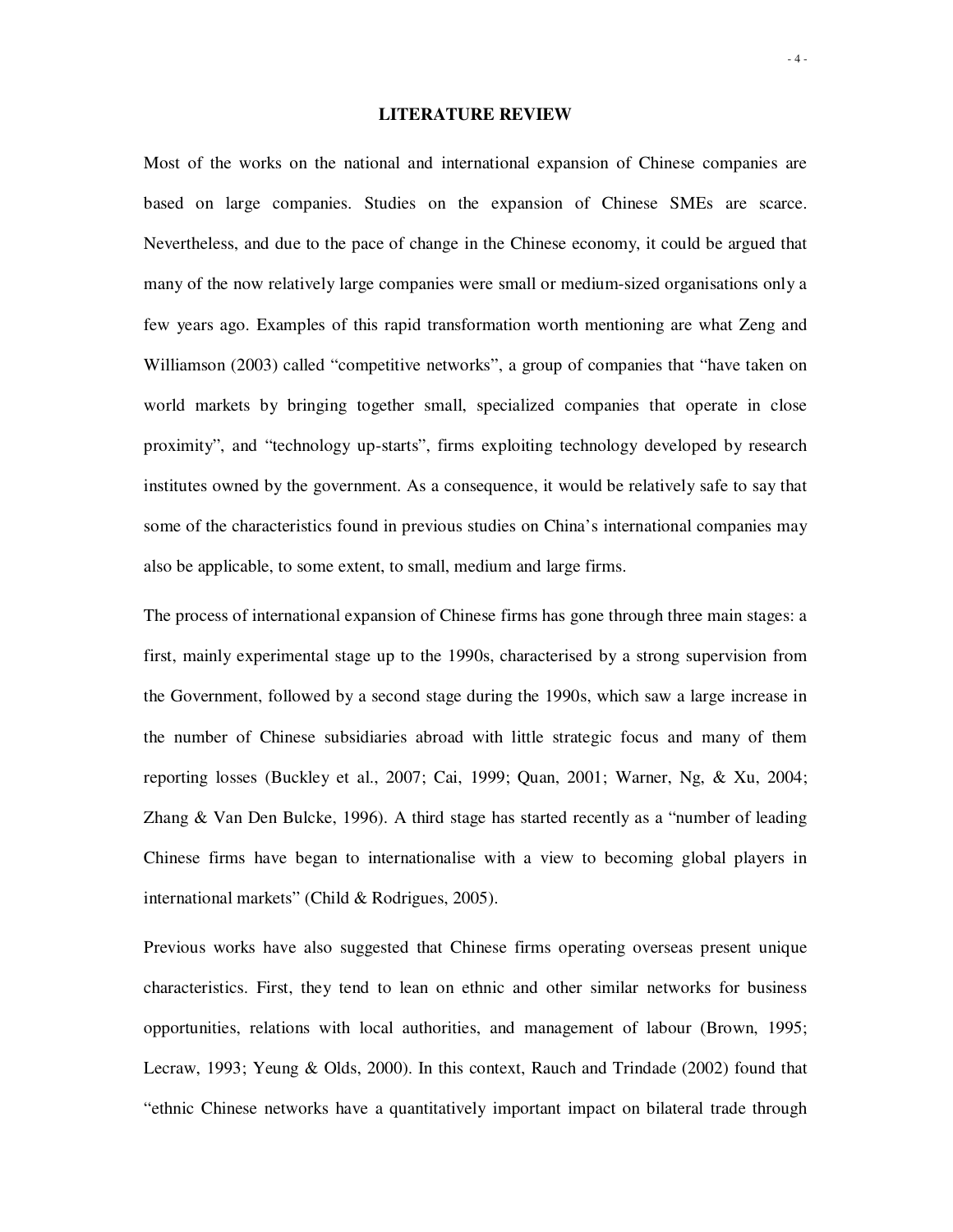mechanisms of market information and matching and referral services, in addition to their effect through community enforcement of sanctions that deter opportunistic behaviour" . Boisot and Child (1996) and Yiu, Lau, and Bruton (2007) also said that Chinese managers use these networks as a way of reducing transaction costs and exploring new business opportunities.

A second characteristic was described by Cai (1999) and Rui and Yip (2008) who said that the central and local governments encouraged and directed the outward FDI process up to the mid-1990s, aimed mainly at promoting exports and securing raw materials, although some state-owned companies also used their investments abroad to acquire technology and skills. This interplay between government intervention and the entrepreneurial spirit implicit in mainstream theory was studied by Zhang and Van Den Bulcke (1996), who claimed that the Chinese internationalisation process in the early 1990s was the result of a balance between "the influence of the governmental bureaucratic system" and the "development of a real entrepreneurial logic".

A third characteristic of Chinese international companies was presented by Nolan (2001), who argued that "the competitive capability of China's large firms after two decades of reform is still painfully weak in relation to the global giants" mainly in the areas of R&D, marketing ability, development of brands, and restriction from the authorities. Nolan continued and suggested that this is probably the result of the government's protection of the domestic market, advantageous funding conditions, protection of distribution channels and procurement from the government.

Mathews (2006) added three more characteristics: a very rapid internationalisation, an internationalisation achieved through organisational innovations (rather than based on technological innovations), and the development of strategic innovations that enabled "them to exploit their latecomer and peripheral status to advantage" .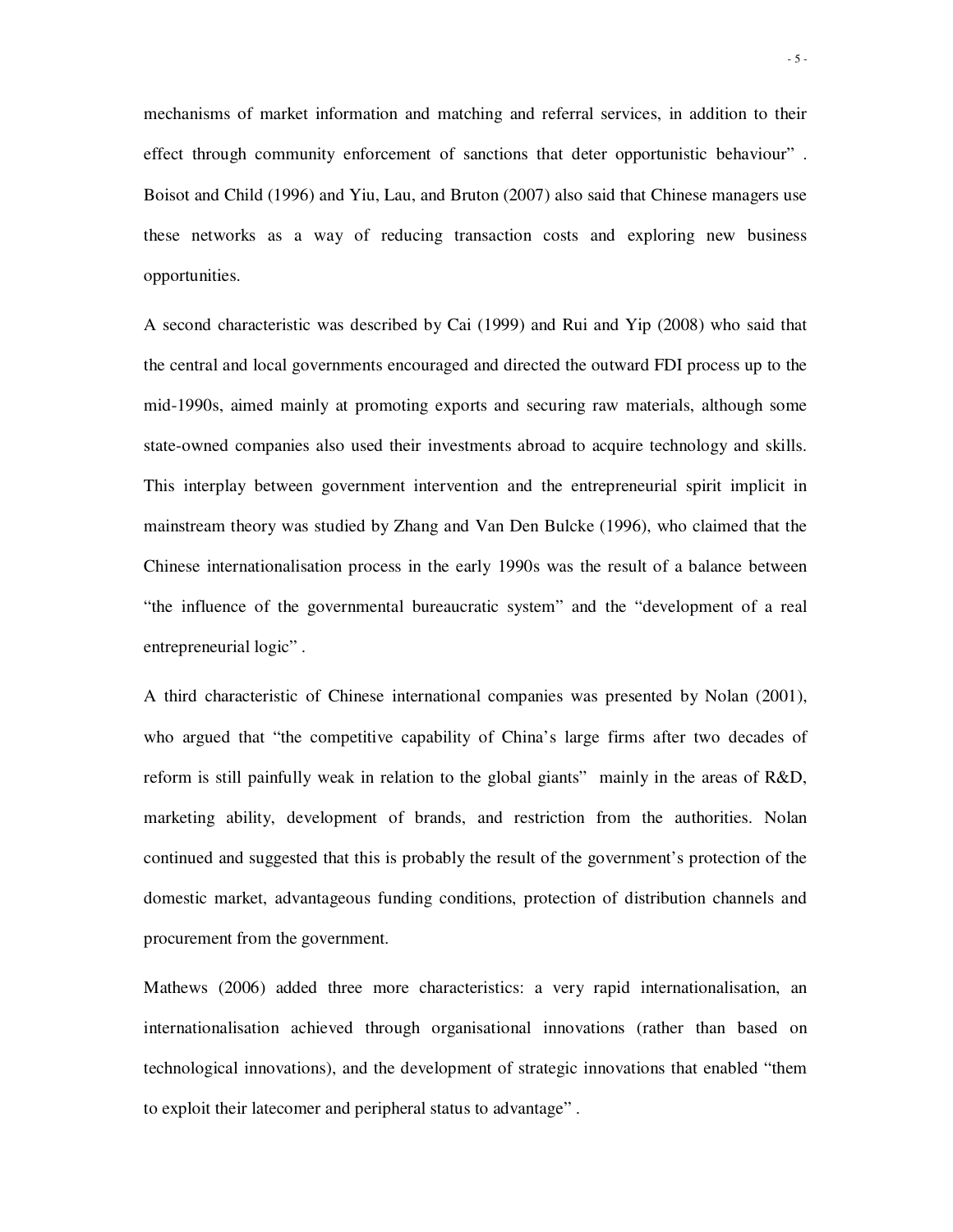#### **The Internationalisation of SMEs from China: Conceptual Framework**

Child and Rodrigues (2005) argued that these specific characteristics of the Chinese outward internationalisation process need to be analysed using a different perspective. In this context, Mathews proposed an extension of the OLI paradigm (Dunning, 1977) as this traditional model uses "a 'push-oriented' concept" from Western MNEs where the firm's internationalisation "is propelled by some strategic objective", rather than by a pull and push process that seems to be the reality for most Asian Pacific companies (Mathews, 2006). This extended model, LLL (Linkage, Leveraging, and Learning), is supported by the idea that the internationalisation of "EE [emerging markets]-based firms is not necessarily based on the possession of overwhelming assets, but rather on firms' ability to leverage its capability in organizational learning" (Yamakawa et al., 2008).

Mathews claimed that one of the main differences with the traditional view is that "the object of analysis is the barriers to diffusion, seen from the perspective of the incumbent looking to delay the entry by competitors … by contrast from the perspective of … [Chinese companies] … the object of this analysis is how such barriers may be overcome" (2006). This claim introduces the first objective of this work, to identify and understand the factors/barriers (if any) that hinder the international expansion of SMEs from China. Within this first objective the first hypotheses arise:

#### *H1: SMEs from Anhui face internal barriers that hinder their international expansion.*

*H2: the environment for SMEs in Anhui presents external barriers that hinder the firms' international expansion.* 

In addition, an institution-based view has emerged in strategy in emerging markets (Fornes, 2009; Meyer & Peng, 2005; Peng, 2003; Wright, Filatotchev, Hoskisson, & Peng, 2005) that considers internationalisation as the "outcome of the dynamic interaction between organizations and institutions" (Yamakawa et al., 2008). In the particular case of Chinese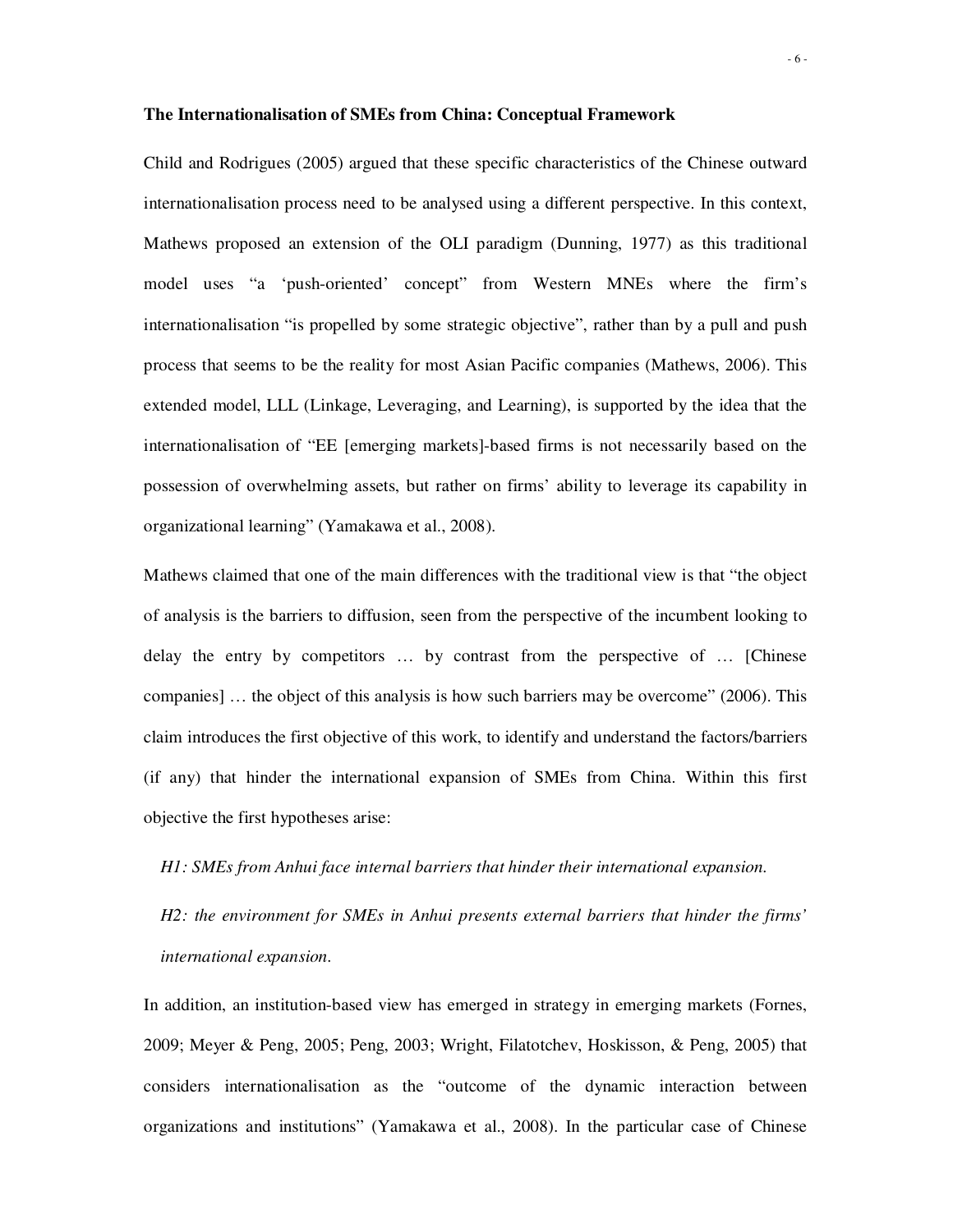companies, this interaction is evident in the support from the national and local governments to internationalise their operations (Cai, 1999; Fornes & Butt-Philip, 2009; Rui & Yip, 2008) to which Matthews added that SMEs, in particular, have to find ways to offset risks like "joint ventures and other forms of collaborative partnership as a means of gaining entry to foreign markets" (2006). Ge and Ding (2008) reached similar conclusions.

This idea introduces the second objective of this paper, to analyse the effects (if any) of different ownership types and also of the financial support received from the state (two of the main characteristics of Chinese international firms (Boisot & Child, 1996; Brown, 1995; Cai, 1999; Fornes & Butt-Philip, 2009; Lecraw, 1993; Rui & Yip, 2008; Yeung & Olds, 2000; Yiu et al., 2007; Zhang & Van Den Bulcke, 1996)), and also part of the interaction between institutions and organizations) as potential factors hindering/promoting the international expansion of SMEs.

Within the second objective, two more hypotheses arise:

*H3: the ownership by the state facilitates the international expansion of SMEs from Anhui.* 

*H4: financial support from the state facilitates the international expansion of SMEs from Anhui.* 

All in all, these two sets of objectives attempt to assess, first, the barriers to the internationalisation that SMEs from China face (Mathews' argument of a push and pull process) and, second, the interaction between institutions and organizations (the first two Ls in the LLL model, Linkage and Leveraging (Mathews, 2006; Yamakawa et al., 2008).

Finally, as a complement to the external and internal factors presented in *H1* and *H2*, it was deemed necessary to see if a relation exists between internationalisation and industry. This analysis also tries to fill a gap in a previous work on China's SMEs (Cardoza & Fornes, 2009). Within this context, H5 arises: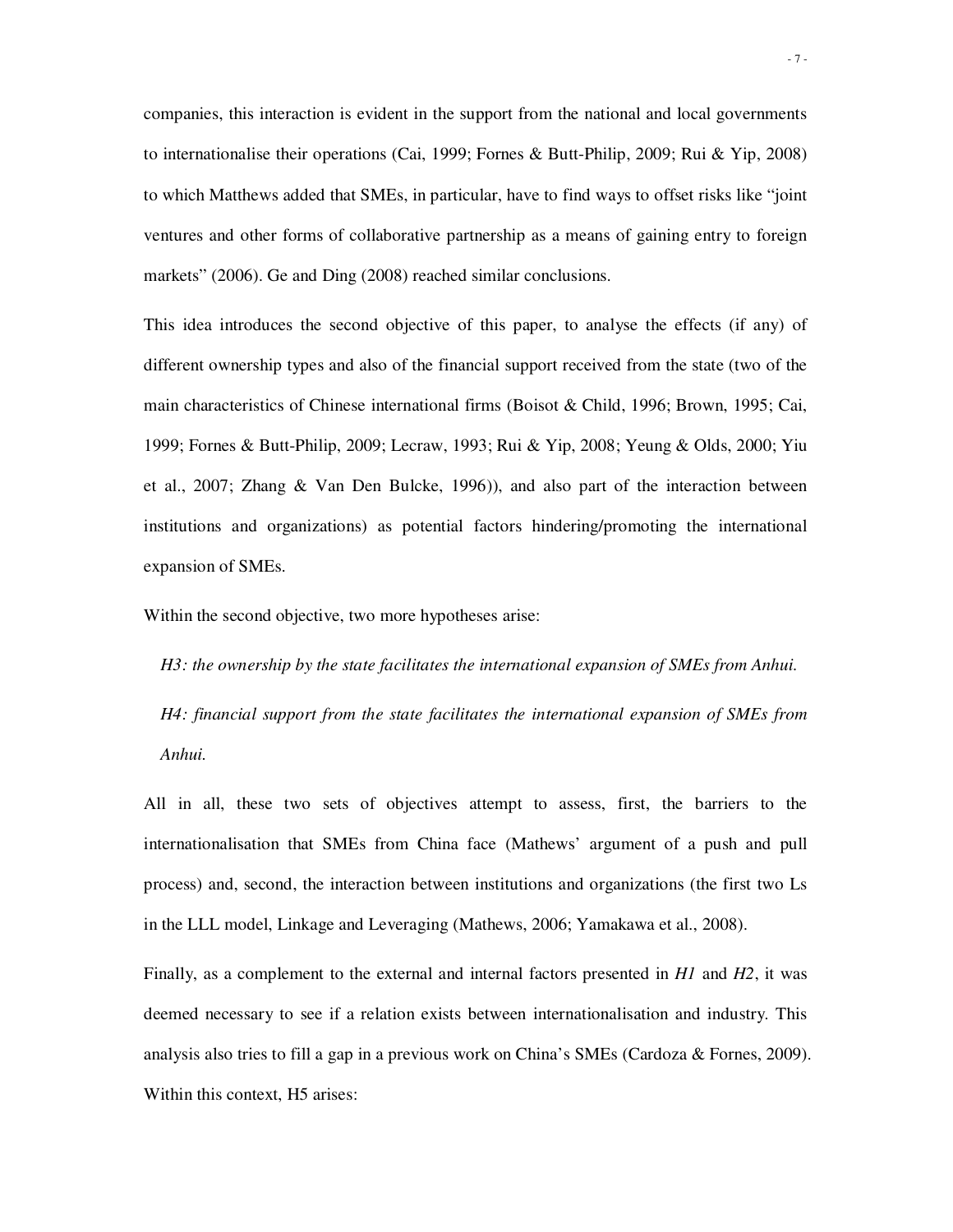*H5: the international expansion of Anhui Province-based SMEs is related to the industry in which the firms operate.*

### **DEFINITIONS, SAMPLE, AND METHODOLOGY**

The definition of internationalisation used in this work is comprised of that proposed by Leonidou (2004): "the firm's ability to initiate, to develop, or to sustain business operations" outside their local market, plus that proposed by Mathews (2006): "the process of the firm's becoming integrated in international economic activities" (which covers export activities as well as foreign direct investment). This combined definition intends to take account of the process that takes SMEs from local to international markets (within Learning, the third L in the LLL model (Mathews, 2006)). It also considers the specific situation of an "unusually fragmented" Chinese market, where it has been reported that "access to foreign markets is easier and cheaper than access to most of the country's domestic markets" (Boisot & Meyer, 2008). In this context, barriers for the national and international expansion of SMEs are those hindering this internationalisation process (Leonidou, 2004).

The definition taken for SMEs is the one given by the National Bureau of Statistics of China (2007) and can be seen in Table 1.

#### [Insert Table 1 around here]

The barriers to the internationalisation were operationalised using Leonidou's (2004) recollection of barriers hampering the international development of  $SMEs<sup>1</sup>$ . The definition for these barriers is similar to that proposed by Leonidou (2004).

 $\overline{a}$ 

<sup>[1]</sup> Leonidou found two main types of barriers: (i) internal barriers are "associated with organizational resources/capabilities and company approach to export business" and can be broken down into Informational, Functional, and Marketing; on the other hand, (ii) external barriers are those "stemming from the home and host environment within which the firm operates" and can be classified as Procedural, Governmental, Task, and Environmental.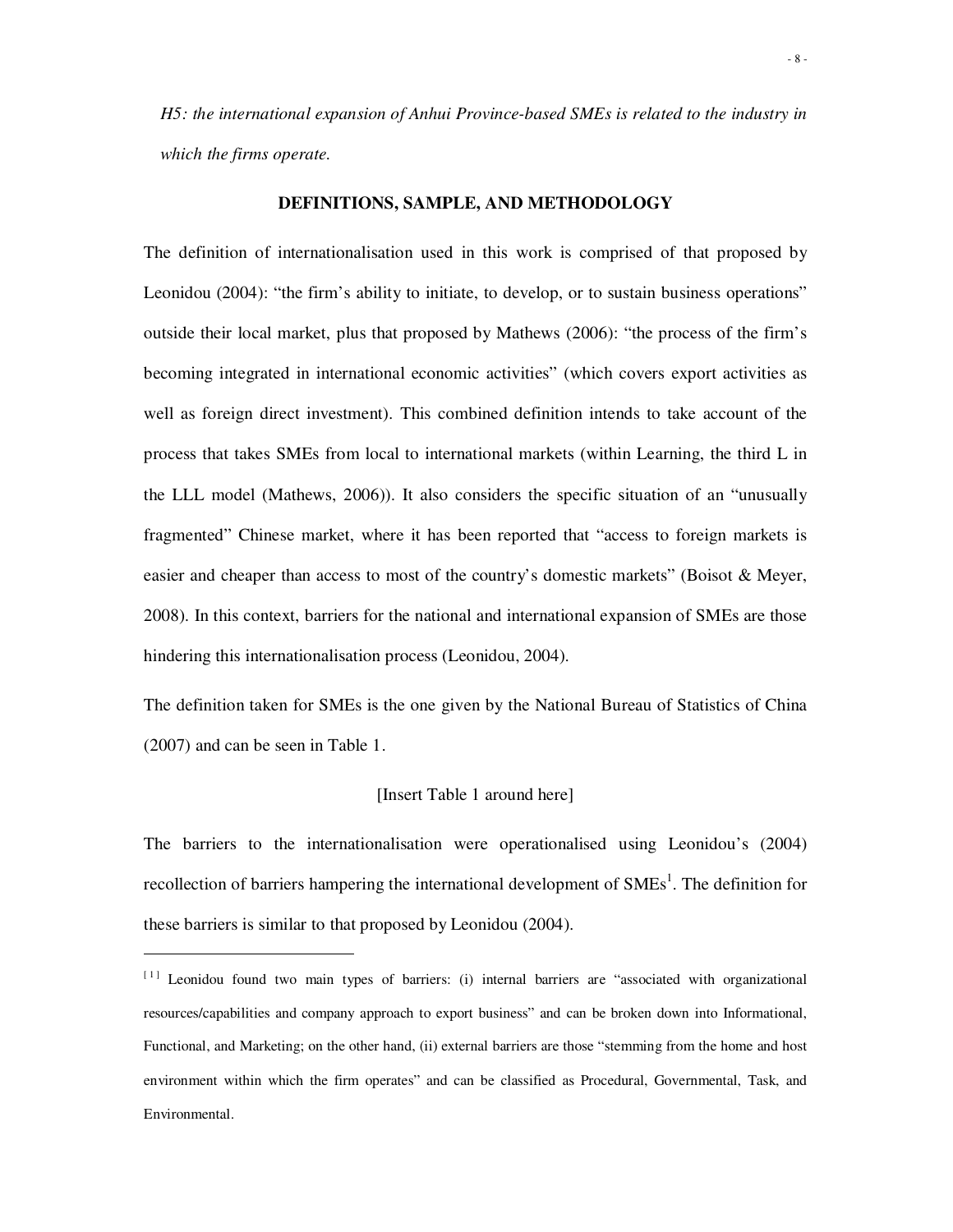The data was collected using a questionnaire based on the set of factors/barriers presented by Leonidou (2004). The questionnaire contained different 5-point Likert-type scale questions designed to measure the perception of the barriers examined. It was applied to a convenience sample of 170 senior managers and directors of SMEs in Anhui Province between December 2008 and May 2009 (data from only 154 questionnaires were used as the replies from the other 16 were not complete).

The participants operate within similar idiosyncratic characteristics (managerial, organizational, and environmental) making the barriers operative (Barret & Wilkinson, 1985) and, as a consequence, a similar contextual view of the challenges faced by their firms can be expected.

Table 2 presents selected answers from the survey. In this table it is possible to see that around  $11\%$  of the firms in the sample are owned by the state (more than a 50% stake). These companies operate mainly in manufacturing (41%), wholesale (13%), and professional services (10%). Most were founded more than six years ago, and the great majority of their managers are men (79%) between 35 and 54 years old, with a university education. These companies show a relatively high active participation by members of the managers' families. Most of these SMEs have funded their operations using loans, mainly from state-owned banks, in the last two years.

#### [Insert Table 2 around here]

The data analysis is based on multivariate regression analyses using export intensity (the ratio of sales outside the companies' region of origin, Anhui, to total sales) as a dependent variable and the answers from the survey as independent variables. Export intensity, a measure of expansion firm performance (Bonaccorsi, 1992; Calof, 1994) and used as a proxy for integration in international economic activities in this model, was taken at three different levels: regional, national, and international. This three-level analysis was designed to assess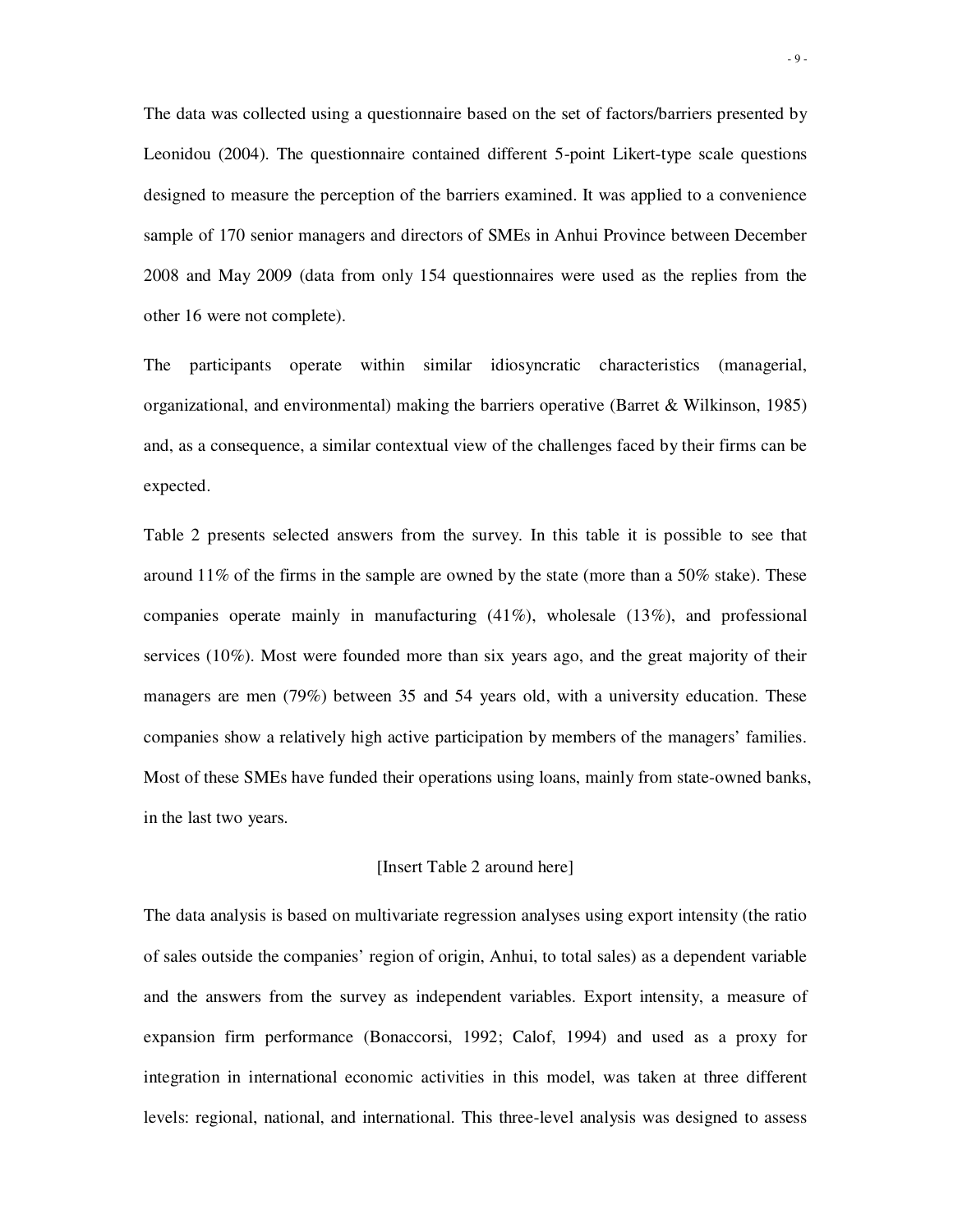the firms' ability to leverage their capability in organizational learning proposed by Mathews (2006) and Yamakawa et al. (2008). (2008). It also considers the specific situation of an "unusually fragmented" Chinese market, where it has been reported that "access to foreign markets is easier and cheaper than access to most of the country's domestic markets" (Boisot & Meyer, 2008)<sup>2</sup>. The models for hypotheses 1 and 2 can be seen in the equations below, a search for a parsimonious version of these equations then took place:

#### **Internal barriers:**

 $R_i$ ;  $N_i$ ;  $I_i = \alpha + \theta_1$ InfoSources<sub>i</sub> +  $\theta_2$ Data<sub>i</sub> +  $\theta_3$ Contacts<sub>i</sub> +  $\theta_4$ Time<sub>i</sub> +  $\theta_5$ Skills<sub>i</sub> +  $\theta_6$ Facilities<sub>i</sub> +  $\theta_7$ Finance<sub>i</sub>  $+ \theta_8$ Product<sub>i</sub> +  $\theta_9$ Design<sub>i</sub> +  $\theta_{10}$ Quality<sub>i</sub> +  $\theta_{11}$ Labels<sub>i</sub> +  $\theta_{12}$ Postsale<sub>i</sub> +  $\theta_{13}$ Price<sub>i</sub> +  $\theta_{14}$ CompPrice<sub>i</sub> +  $\theta_{15}$ Credit<sub>i</sub> +  $\theta_{16}$ Distribution<sub>i</sub> +  $\theta_{17}$ DistAccess<sub>i</sub> +  $\theta_{18}$ Representatives<sub>i</sub> +  $\theta_{19}$ Control<sub>i</sub> +  $\theta_{20}$ Supply<sub>i</sub> +  $\theta_{121}$ Warehouses<sub>i</sub> +  $\theta_{22}$ Transport<sub>i</sub> +  $\theta_{23}$ Promotion<sub>i</sub> +  $\varepsilon_i$  (Equation 1)

#### **External barriers:**

 $\overline{a}$ 

 $R_i$ ;  $N_i$ ;  $I_i = \alpha + \theta_i$ Paperwork<sub>i</sub> +  $\theta_2$ Communication<sub>i</sub> +  $\theta_3$ Payment<sub>i</sub> +  $\theta_4$ Assistance<sub>i</sub> +  $\theta_5$ DomRegulations<sub>i</sub> +  $\theta_6$ Preferences<sub>i</sub> +  $\theta_7$ Competitiveness<sub>i</sub> +  $\theta_8$ EconEnvironment<sub>i</sub> +  $\theta_9$ ExchRate<sub>i</sub> +  $\theta_{10}$ PolInstability<sub>i</sub> +  $\theta_{11}$ HostRegulations<sub>i</sub> +  $\theta_{12}$ Tariff&NTB<sub>i</sub> +  $\theta_{13}$ Familiarity<sub>i</sub> +  $\theta_{14}$ Socio-cultural<sub>i</sub> +  $\theta_{15}$ Verbal<sub>i</sub> +  $\varepsilon_i$ (Equation 2)

where  $R_i$ ,  $N_i$ , and  $I_i$  are the export intensity at the regional, national, and international level (respectively) of company  $i^3$ . The definition of the variables can be seen in Figure 1.

### [Insert Figure 1 around here]

For hypotheses 3 and 4, multivariate regressions were also run with export intensity at the different levels – regional, national, and international – as dependent variables<sup>4</sup>, and the types

<sup>&</sup>lt;sup>[2]</sup> Anhui is not one of the most developed regions in China, and this initial exploratory study was deemed necessary as there are only a few works on Chinese SMEs outside the more developed cities/regions on the coast (and also because these are one of the first works applying Leonidou's set of barriers to an emerging economy).

<sup>[3]</sup> *EconEnvironment*, *ExchRate*, and *PolInstability* were not included in the Regional and National expansion models as they do not apply. They were only included in the International expansion model.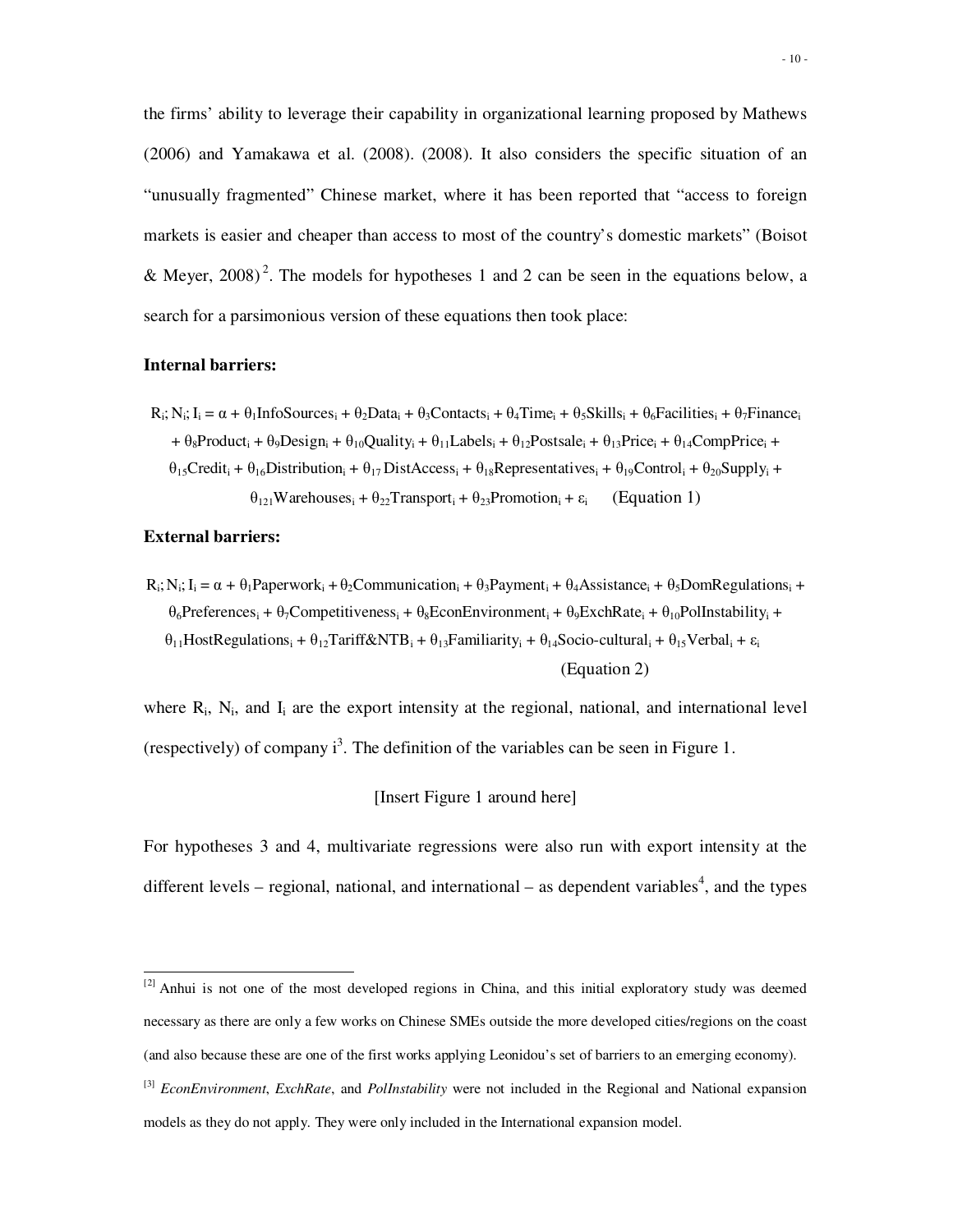of ownership of the SMEs and the funding sources in the last two years as independent variables. The models can be seen in Equation 3 and Equation 4. It is expected that the results show positive effects, i.e. the participation of the government in the capital of the firms and its financial support will be instrumental in the national and international expansion of SMEs.

### **Ownership types**

 $R_i$ ; N<sub>i</sub>; I<sub>i</sub> =  $\alpha + \theta_1$ Family<sub>i</sub> +  $\theta_2$ SpecialPartnerships<sub>i</sub> +  $\theta_3$ FinancialInstitutions<sub>i</sub> +  $\theta_4$ State<sub>i</sub> +  $\varepsilon_i$ (Equation 3)

#### **Funding sources**

 $\ddot{\phantom{a}}$ 

$$
R_i; N_i; I_i = \alpha + \theta_1 \text{Personal}_i + \theta_2 \text{State}_i + \theta_3 \text{Private}_i + \varepsilon_i \qquad \text{(Equation 4)}
$$

where  $R_i$ ,  $N_i$ , and  $I_i$  are the export intensity at the regional, national, and international level (respectively) of company i.

In Equation 3 the independent variables represent different ownership types (which are measured using the percentage of their stake in the company). *Special Partnerships* include Joint Ventures (JV), Original Equipment Manufacturing (OEM) agreements, and other partnership types with international companies.

In Equation 4, (i) *Personal* sources include the answers under the following headings: Own Savings, Family, Second Mortgage, Credit Card, Loans from Friends, Inheritance, and Pension; (ii) *State* sources comprise Overdrafts, Subsidies, Leasing, Loans from Banks, and Subsidised Loans; and (iii) *Private* sources include Venture Capital, Suppliers, Other Business, Previous Years' Profits, Private Investors, and Depreciation. In this model it is important to mention that the great majority of the banks in Anhui are owned by the state (local or national).

 $<sup>[4]</sup>$  Export intensity (the ratio of sales outside the companies' region of origin, Anhui, to total sales); same reasons</sup> to the internal and external barriers apply.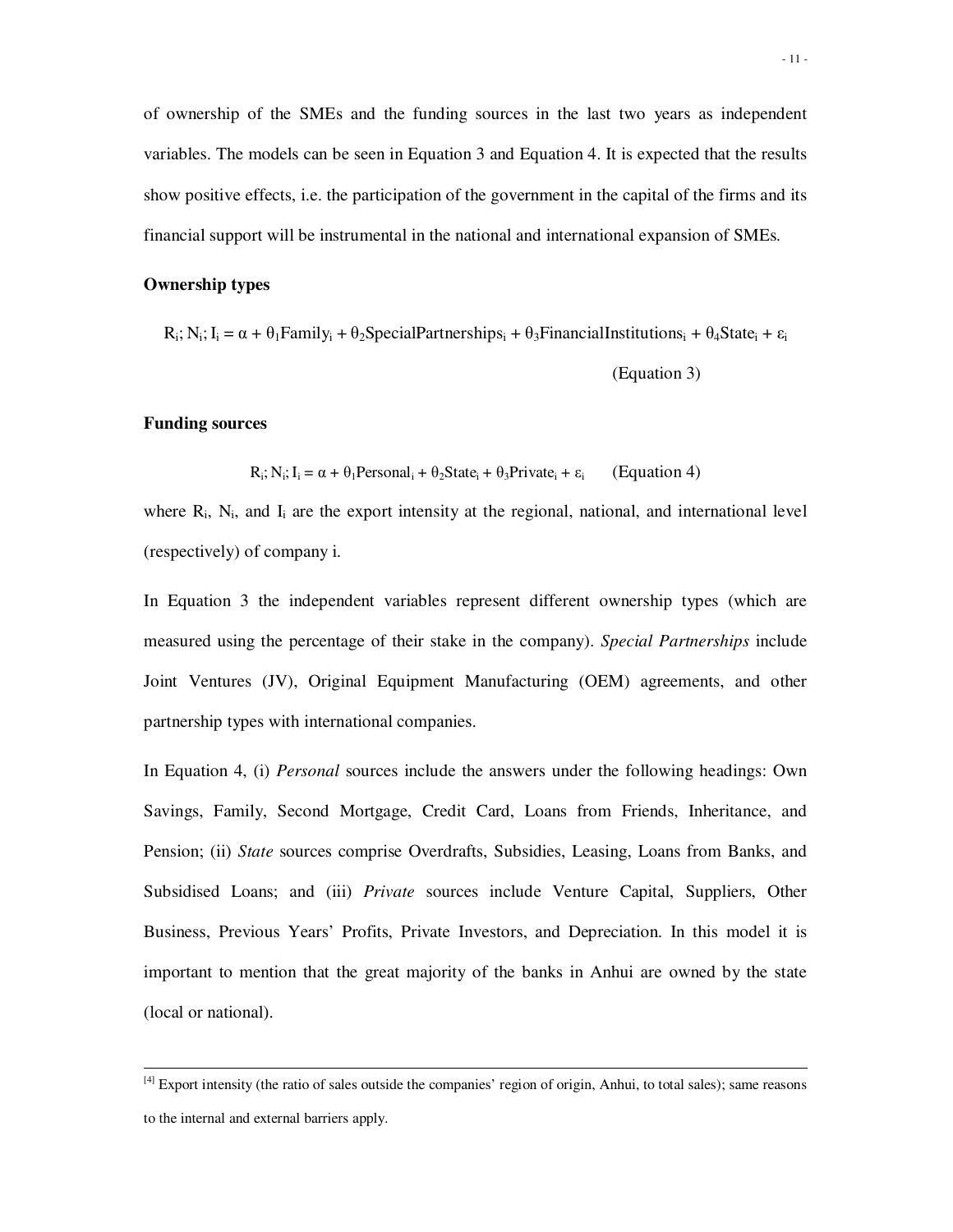Also, for hypothesis 5, a multivariate regression was run with export intensity at the different levels – regional, national, and international – as dependent variables<sup>5</sup>, and the industries where the SMEs are operating as independent variables. The model can be seen in Equation 5.

#### **Industry**

 $\overline{a}$ 

 $R_i$ ;  $N_i$ ;  $I_i = \alpha + \theta_1$ Manufacture<sub>i</sub> +  $\theta_2$ Hotel/Rest<sub>i</sub> +  $\theta_3$ Retail<sub>i</sub> +  $\theta_4$ Wholesale<sub>i</sub> +  $\theta_5$ ProfessionalSs<sub>i</sub> +  $\theta_6\Pi$ <sub>i</sub> +  $\theta_7$ Construction<sub>i</sub> +  $\theta_8$ Transportation<sub>i</sub> +  $\theta_9$ RealEstate<sub>i</sub> +  $\theta_{10}$ FinancialSs<sub>i</sub> +  $\theta_{11}$ Health<sub>i</sub> +  $\theta_{12}$ Others<sub>i</sub> +  $\varepsilon$ <sub>i</sub>

#### (Equation 5)

#### **Robustness Checks**

The models were checked for regression assumptions. The first check was specification, the omission or inclusion of irrelevant variables and the selection of an incorrect functional form. This check can be seen in the process from Reg 1 to Reg 5 (Tables 8, 9, 10, 11 and 12) from where the preferred model emerged. This process was carried out to test the robustness of the model, to avoid losses in the accuracy of the relevant coefficients' estimates, and to avoid a biased coefficient by estimating a linear function when the relationship between variables was nonlinear (Schroeder, Sjoquist, & Stephan, 1986). Secondly, different measures were put in place to avoid measurement errors, such as back translations and pilot testing of the questionnaire, data collected in similar contexts (as explained above), and the use of reliable sources to obtain second-hand data. Thirdly, t-statistics were adjusted by a heteroskedasticity correction in the regressions (White,  $1980)$ <sup>6</sup> to test if error terms depend on factors included in the analysis. Finally, autocorrelation was checked by calculating the Durbin-Watson coefficient, and multicollinearity was tested through an analysis of the correlation coefficients between the variables in the model and the calculation of the Variance Inflation Factor (VIF).

<sup>&</sup>lt;sup>[5]</sup> Export intensity (the ratio of sales outside the companies' region of origin, Anhui, to total sales); same reasons to the internal and external barriers apply.

<sup>&</sup>lt;sup>[6]</sup> White proposed to analyse the  $R^2$  of a regression equation that includes the squared residuals from a regression model with the cross-product of the regressors and squared regressors.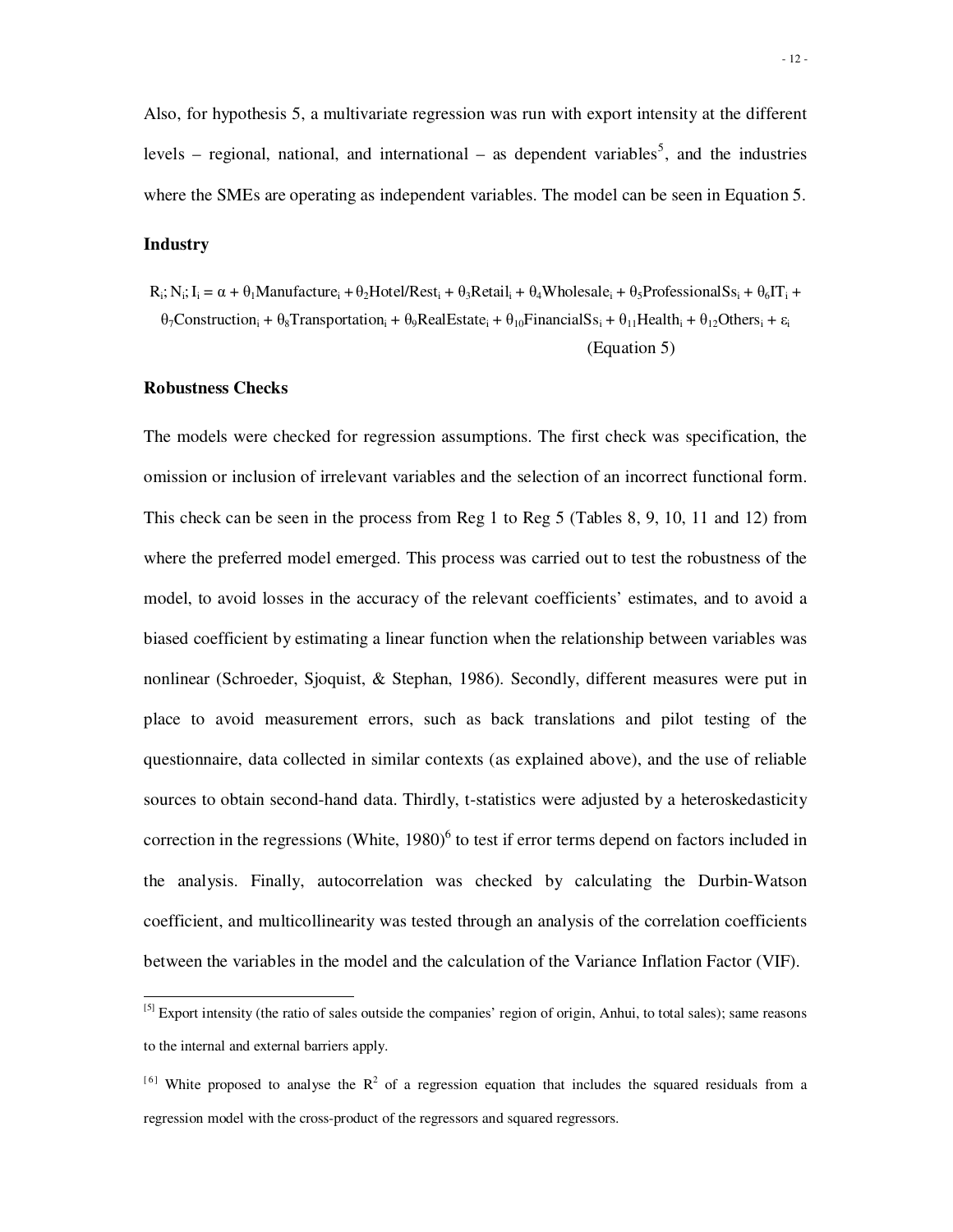#### **RESULTS**

Tables 3, 4, 5, 6, and 7 present the correlations matrices for the internal, external, ownership, funding, and industry models respectively. Tables 3 and 4 show the Kendall's  $\tau$  coefficient as the equi-distance in the Likert scales cannot be justified (Tables 5, 6, and 7 present the Pearson's ρ coefficient). As can be seen, in general, there are no signs of large correlation between the variables; the very few that show a relatively large correlation are, to a certain extent, expected owing to the nature of the variables presented by Leonidou (2004) (Tables 3 and 4) and the apparent closeness of the concepts measured (Tables 5, 6, and 7). The variables were kept in the model as it was considered that, even including the closeness of the concepts, the variables do not depart from their independence mainly owing to the different contexts and purposes of the original data. The Durbin Watson coefficients of the different models do not show autocorrelation<sup>7</sup> and the Variance Inflation Factors do not present signs of multicollinearity.

#### [Insert Tables 3, 4, 5, 6, and 7 around here]

The results of running the five models (Equations 1, 2, 3, 4, and 5) can be found in Tables 8, 9, 10, 11, and 12. Each table presents three panels with the results for the three dependent variables,  $R_i$ ,  $N_i$ , and  $I_i$ ; within each panel Reg1 shows the results of running the original models (Equations 1 to 5) and then Reg 2, Reg 3, Reg 4, and Reg 5 (where applicable) present the results of running subsequent regressions in the search of the parsimonious versions of the equations. An analysis of the individual tables follows.

### [Insert Tables 8, 9, 10, 11, and 12 around here]

*Table 8 (internal barriers model):* panel A presents the results of running Equation 1 at the regional level, R<sup>i</sup> . In this panel (Reg 5) it is possible to see that only *Contacts, Design,* and

 $\ddot{\phantom{a}}$ 

<sup>&</sup>lt;sup>[7]</sup> Internal: dr=1,83; dn=1.91; di=1.77. External: dr=1.79; dn=1.99; di=1,71. Ownership: dr=1.68; dn=2.01; di=1.65. Funding: dr=1.64; dn=1.98; di=1.65. Industry: dr=1.86; dn=2.03; di=1.75.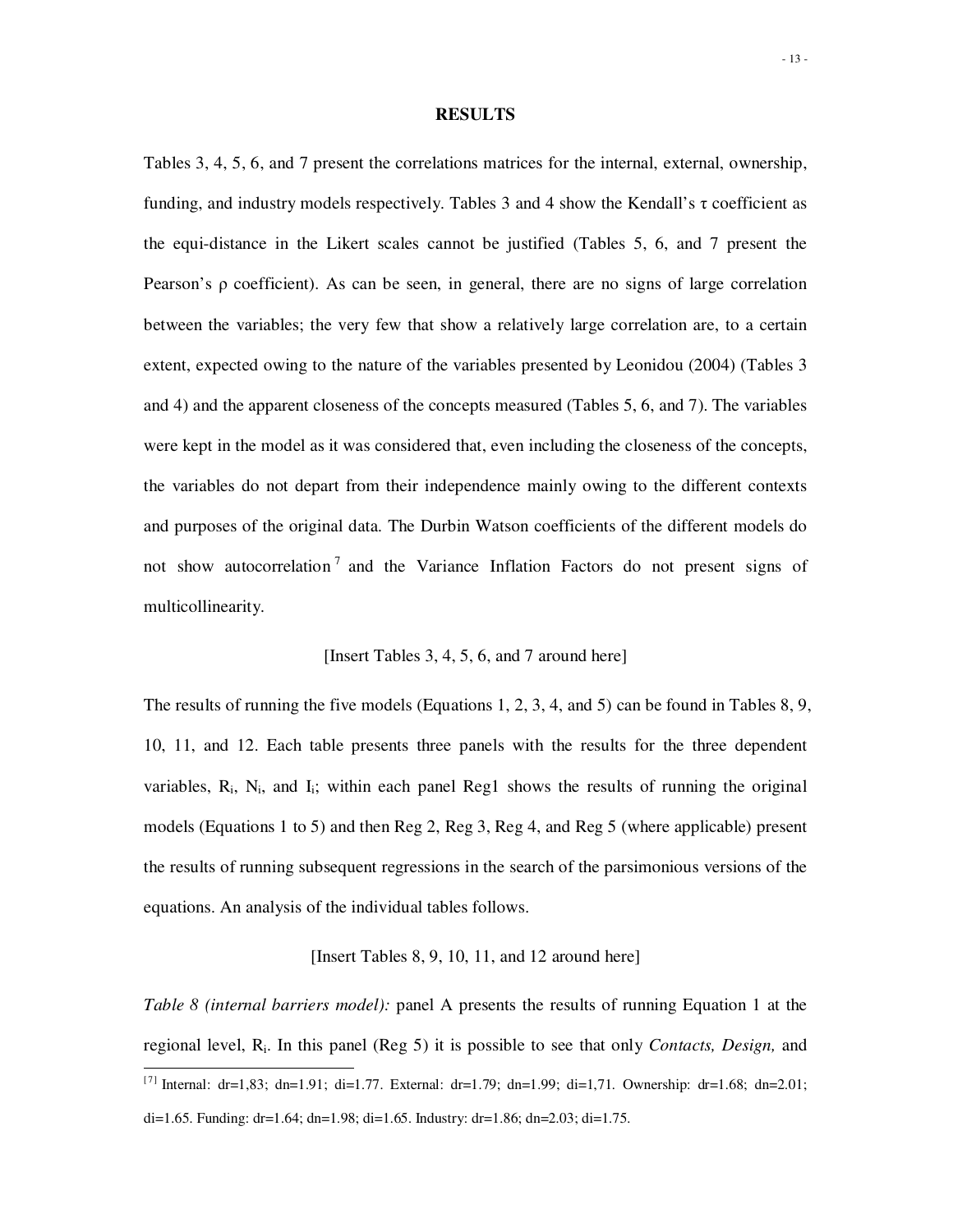*Quality* are statistically significant  $(|\beta_m/S_b|>t_{n-3}; 0.9)$ . Reg 4 in panel B (Equation 2 at the national level, Ni) shows that *Control, Supply*, and *Warehouses* are also statistically significant ( $|\beta_{m}/S_b|>t_{n-3; 0.9}$ ). Finally, Reg 4 in Panel C (Equation 2 at the international level, I<sub>i</sub>) presents that *Skills, Finance, Design*, and *Labels* are statistically significant (|βm/Sb|>tn-3; 0.9). This accepts *H1*.

*Table 9 (external barriers model):* panel D presents the results of running Equation 2 at the regional level,  $R_i$ . In this panel (Reg 4) it is possible to see that no barrier shows statistically significance ( $|\beta_m/S_b|>t_{n-3;0.9}$ ). Similar to the regional level, Reg 3 in panel E (Equation 2 at the national level, N<sub>i</sub>) shows that no barrier is statistically significant ( $|\beta_{m}/S_{b}|>t_{n-3}$ ; 0.9). Finally, Reg 3 in Panel F (Equation 1 at the international level, Ii) presents that *Payment*, *Assistance*, *ExchRate*, and *Socio-cultural* are significant ( $|\beta_{m}/S_b|>t_{n-3; 0.9}$ ). These results reject *H2* at the regional and national level, but accept it at the international level.

*Table 10 (ownership model):* panels G and H present the results of running Equation 3 at the regional,  $R_i$ , and national level,  $N_i$ . In these panels (Reg 1) it is possible to see that no ownership type seems to facilitate the international expansion of the SMEs in the sample; the same for the national and international levels (panels H and I respectively). This rejects H3.

*Table 11 (funding sources model):* similar to Table 10, no funding source seems to facilitate the international expansion of the SMEs in the sample (panels J, K, and L for the regional, national, and international levels respectively). These findings reject *H4*.

*Table 12 (industry model):* panel M presents the results of running Equation 5 at the regional level, Ri. In this panel (Reg 3) it is possible to see that only *ProfessionalSs, IT, Transportation,*  and *Health/Education/Social SS* are significant ( $\beta_m/S_b \rhd_{n-3; 0.9}$ ). Reg 3 in panel N (Equation 3 at the national level, Ni) shows that *Retailer, Wholesaler*, and *Real Estate* are also statistically significant ( $|\beta_m/S_b|>t_{n-3; 0.9}$ ). Finally, Reg 1 in Panel O (Equation 3 at the international level, I<sub>i</sub>)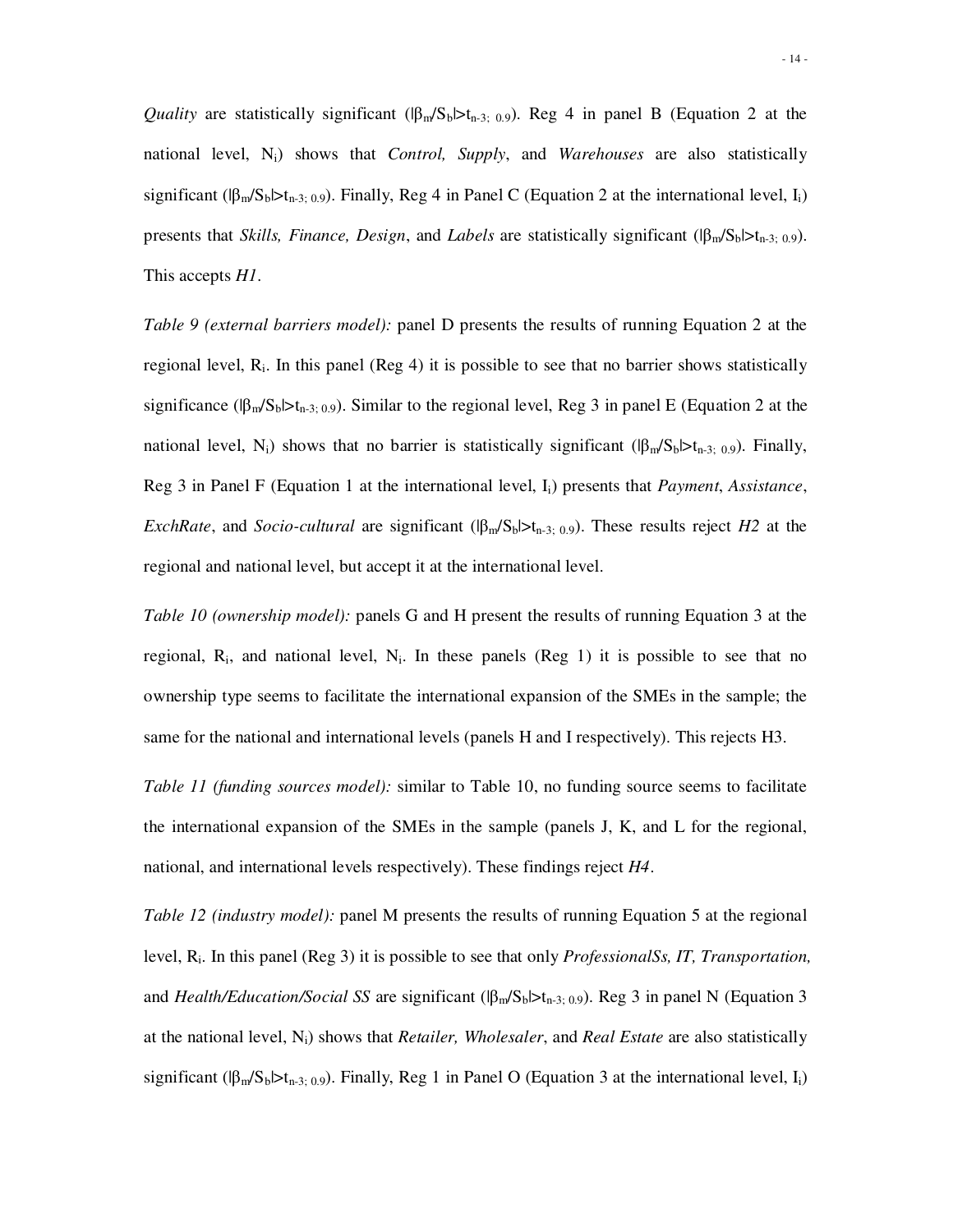presents that only *Manufacture* is statistically significant ( $|\beta_{m}/S_b| > t_{n-3; 0.9}$ ). This accepts *H5*. A summary of the results can be seen in Figure 2.

[Insert Figure 2 around here]

#### **DISCUSSION**

Figure 2 shows a summary of the findings from running Equations 1 to 5. In particular, and related to Equations 1 and 2, in this figure it is possible to see that SMEs from Anhui Province seem to face fewer barriers (around 32% of the total recollected by Leonidou (2004) assuming an equal weighting) to their expansion than their Western counterparts. This finding was not expected as it could be presumed that companies from an emerging country would face more barriers than companies operating in more developed economies. A possible explanation is that the questionnaire used to collect the data did not include those barriers that are specific to China, and therefore further research is necessary to design a better and more complete instrument.

Second, firms in the sample do not appear to perceive *Finance* as a barrier to their regional and national expansions (similar to what was found in China's Ningxia and Jiangsu Provinces' SMEs (Cardoza & Fornes, 2009; Xu, Fornes, & Cardoza, 2009)), a barrier mentioned widely in the literature on Western SMEs. This could be explained by the strong support from the government in terms of ownership and loans from state-owned banks (one of the characteristics of Chinese international firms identified in previous works).

However, SMEs from Anhui in the sample perceive *Finance* as a barrier for their international expansion, this is different from the two studies mentioned above. This may be explained by a lower influence of the Anhui's Government in the Ownership and/or Funding of the SMEs based in this province, as suggested by the results of Equations 3 and 4.

Third, the evidence shows that there are different factors affecting the crossing of the regional and national boundaries (especially the last one to go international, see Figure 2), putting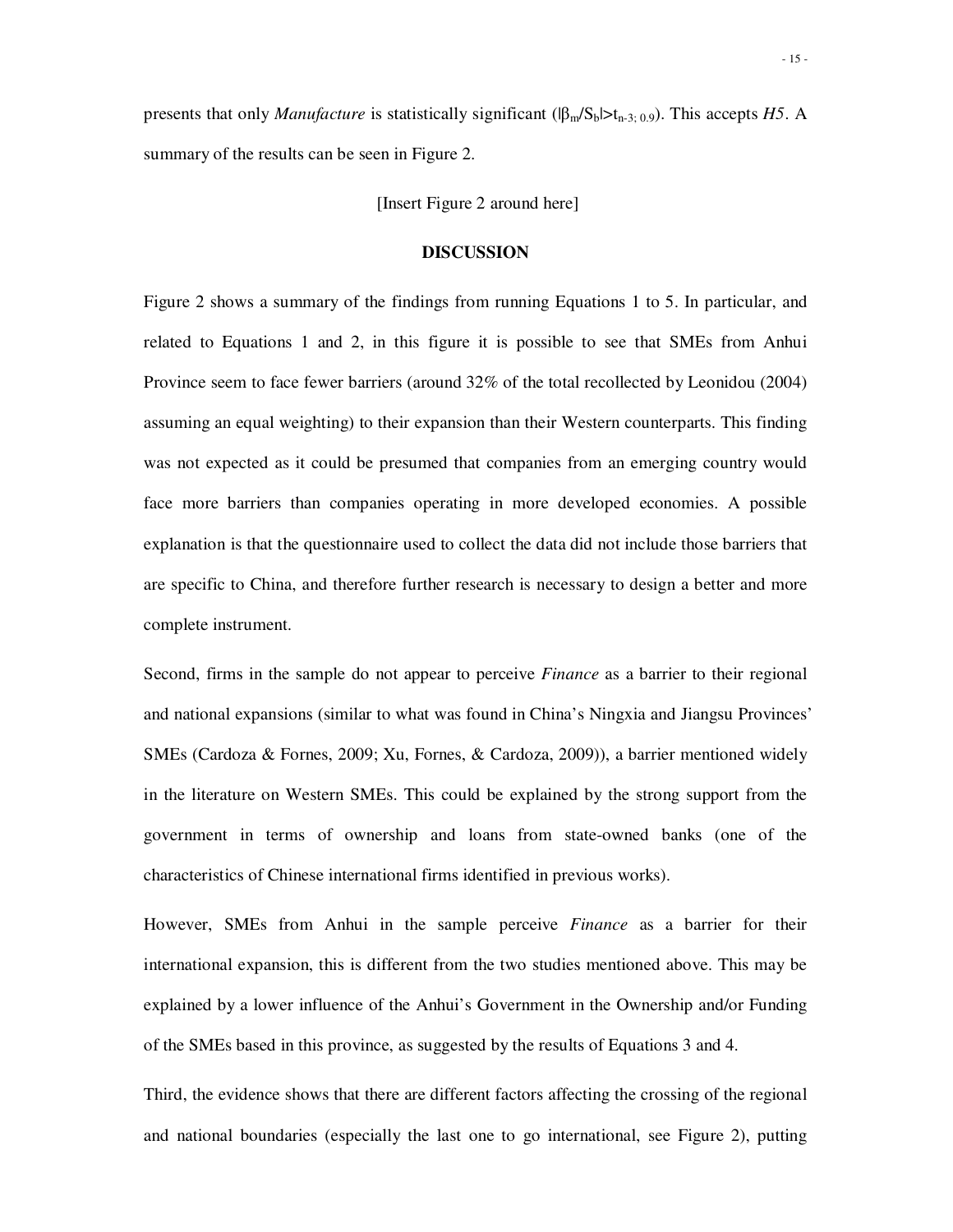these amongst the first empirical works to show that different factors apply to regional, national, and international expansion; and supporting Mathews' (2006) idea of leverage of organizational learning. These findings are also in line with the conclusions from previous works (Cai, 1999; Cardoza & Fornes, 2009; Child & Rodrigues, 2005; Fornes & Butt-Philip, 2009; Ge & Ding, 2008; Mathews, 2006; Yamakawa et al., 2008; Zeng & Williamson, 2003; Zhang & Van Den Bulcke, 1996).

Fourth, the results from Equation 3 and 4 suggest that no Ownership or Funding types play a significant role in the SMEs' international expansion. This is different from the works on Ningxia (Cardoza & Fornes, 2009) and Jiangsu (Xu et al., 2009), and therefore not expected. This difference may be linked to the *Finance* barrier at the international level (analysed above) in the sense that the influence from the Government in Anhui may be lower than in the other two provinces. In any case, this shows the need for further research to study the "Linkage" proposed by Mathews (2006), to compare with similar findings from previous works on Chinese companies, and, in particular, to understand the differences with Ningxia and Jiangsu. There is a second point in the difference between the findings from Ningxia and Anhui worth of analysis, the role of JV and/or OEM in the expansion of China's SMEs. Both regions showed statistically significant weak management skills and knowledge-related barriers, but in Ningxia they seem to overcome these barriers via funding support from private sources to cross the national boundaries (private support is usually linked to a transfer of the knowledge and skills needed to operate in international markets) (Cardoza & Fornes, 2009). In this sense, a question worth asking may be how are Anhui's SMEs overcoming these weak management skills and knowledge-related barriers?

A third point of interest from the findings in the two regions, and a possible area of future research, is the difference in the *DomRegulations* barrier, it was statistically significant in Ningxia (Cardoza & Fornes, 2009) but not in this study of Anhui's SMEs. This may be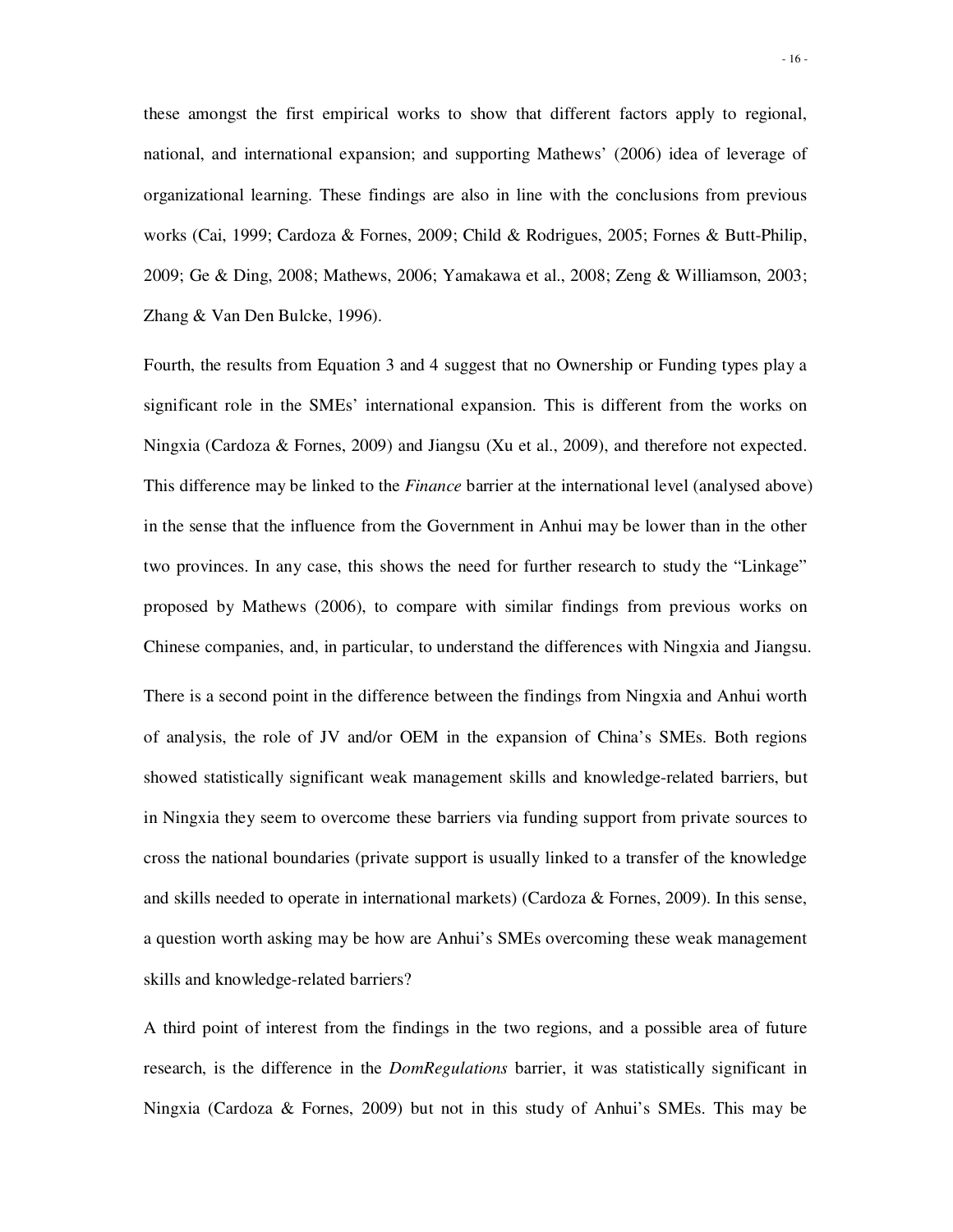explained by a different economic and/or institutional development where Anhui may present a more friendly/advanced environment for the development of business than Ningxia.

Also, these results, in particular the fact that state ownership does not seem to play a relevant role in promoting the firms' expansion could be interpreted within the comments from Child and Rodrigues (2005), that Chinese state-owned companies' strategic position "could be weakened by the way they remain beholden to administrative approval and … a legacy of institutional dependence".

Fifth, the international expansion does not seem to be industry-specific other than *Manufacture* which shows statistical significance (expected due to the nature of Chinese exports), this is similar to the findings in Jiangsu (Xu, Fornes, & Cardoza, 2010). This was unexpected as it was thought that a relation between industry and export activity may exist as it is the case in other South East Asian countries (Chatterjee & Nankervis, 2007).

All in all, an analysis of the results from the first four models tends to suggest that there are many gaps that still need to be filled in the study of Chinese SMEs. A similar analysis, but with a set of country specific barriers (rather than Leonidou's collection from SMEs operating in advanced economies), seems to be necessary to fully grasp the difficulties encountered by SMEs in China. In this sense, some areas for future research, among others, may include the barriers posed by the administrative system and higher logistics costs (Boisot & Meyer, 2008; Ge & Ding, 2008), the role of home country networks in facilitating international venturing (Yiu et al., 2007), and how the institutional environment influences the decision making of Chinese companies in their internationalisation process (Rui & Yip, 2008).

The role of JV or OEMs in the internationalisation process is also an area for future research. Child and Rodrigues (2005) suggested that this is one of the main routes taken by Chinese companies. Ge and Ding (2008) found that this kind of partnership was key in Galanz's expansion, and this work showed that financial support from private sources encourages the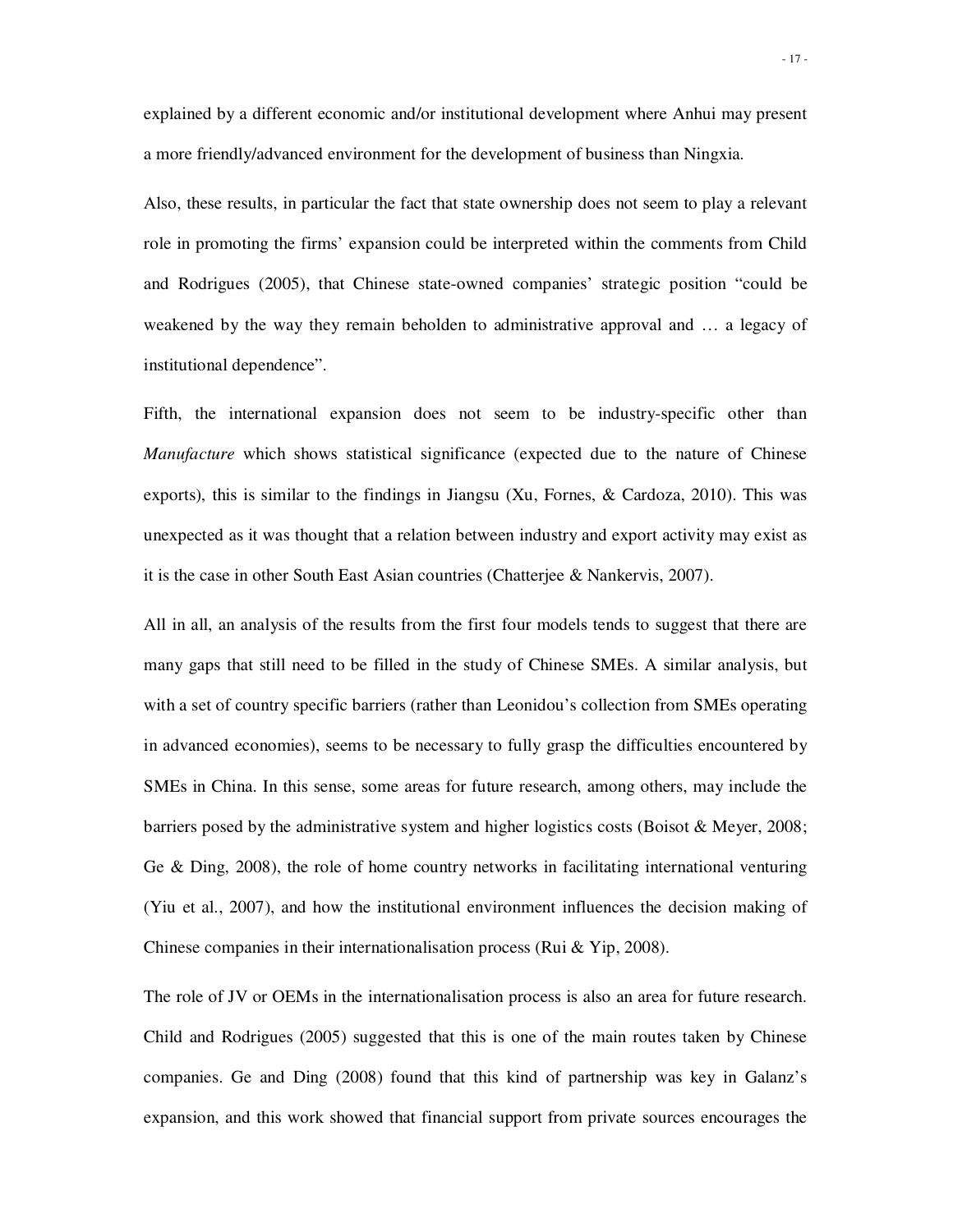crossing of national boundaries. Further works in this area based on evidence from a large number of companies seem to be necessary to completely understand the impact of foreign companies in the internationalisation process of Chinese SMEs.

#### **SUMMARY AND CONCLUSIONS**

This research work, one of the first of a series planned to study the internationalisation of SMEs from emerging markets, analysed the facilitators and barriers to the national and international expansion of SMEs in a middle-income region in China following Mathews' (2006) argument that one of the objects of analysis in the international expansion of companies from emerging markets are the barriers that these firms need to overcome. The data was collected using a questionnaire based on Leonidou's (2004) barriers to the international expansion of SMEs in Europe and North America; the data collected also included information related to the specific characteristics of Chinese companies, mainly ownership types and sources of funding. The industry where the SMEs operate was also included in the analysis. The exploratory study was based on multivariate regressions where the dependent variables were the export intensity (at three levels: regional, national, and international) of 154 SMEs from Anhui Province, and the independent variables were the answers from the questionnaire (internal and external barriers, ownership, funding sources, and industry).

The results of the analysis present a situation where eight internal and four external barriers are hindering the expansion of Anhui's SMEs Third, the factors can be grouped into three main areas: (i) Knowledge of International Business, including *Socio-Cultural*, *Finance, ExchRate,* and *Assistance*; (ii) International Operations and Logistics, including *Supply, Warehouses, Control, PostSale* and *Payment*; and finally (iii) Skills and Internal Capabilities, including *Quality, Skills*, and *Design*. Although a slightly different composition from what was found in previous studies on Chinese SMEs (Cardoza & Fornes, 2009; Li, Fornes, &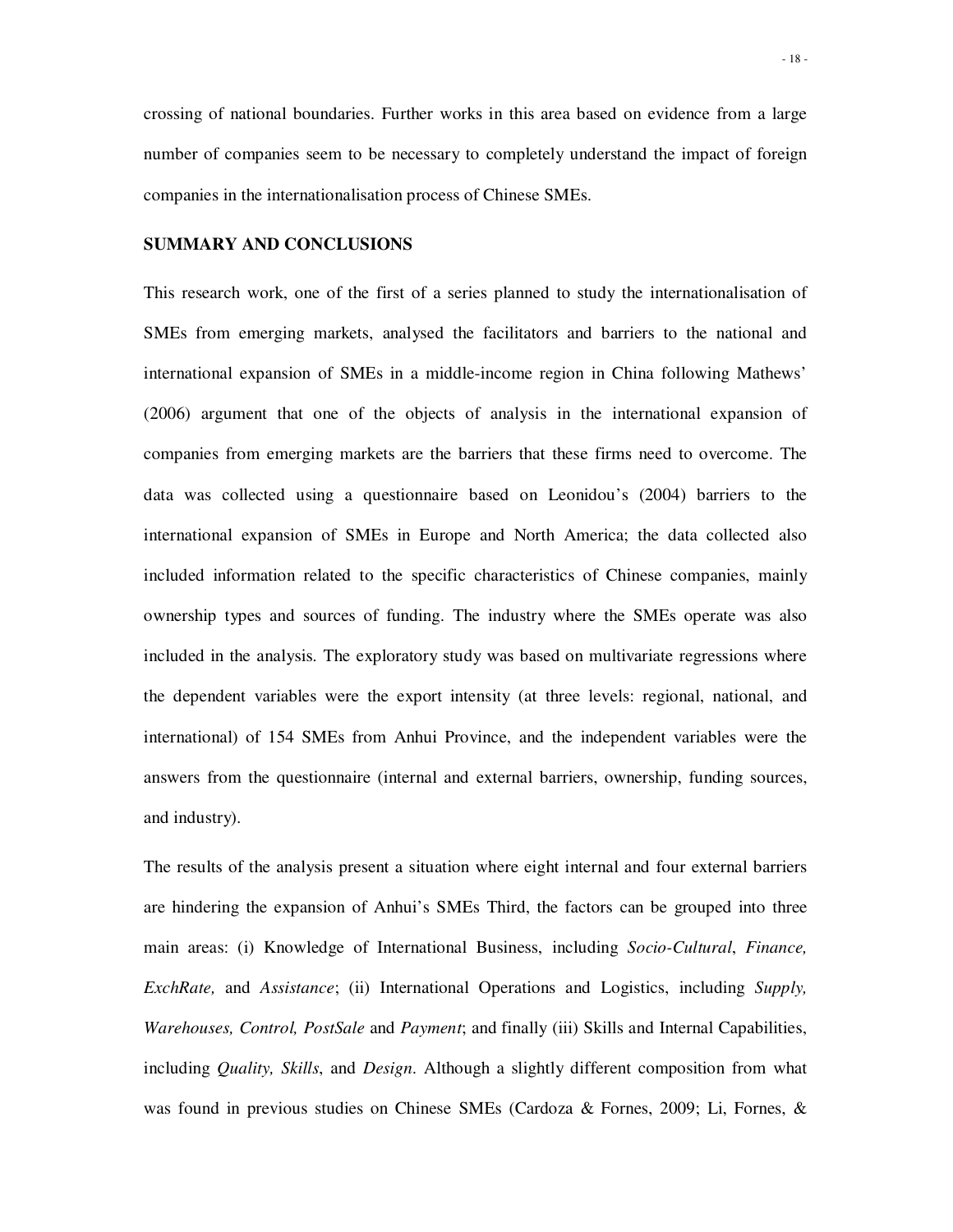Cardoza, 2009; Xu et al., 2009), this grouping also shows that the barriers are related mainly to weak management skills and knowledge regardless of the difference between internal and external. These findings suggest that Anhui Province's SMEs share this characteristic with other Chinese international companies as identified by previous works (Fornes & Butt-Philip, 2009; Ge & Ding, 2008; Liu et al., 2008; Nolan, 2001; Rugman & Li, 2007).

The results presented in this work aim to contribute to the literature on the international expansion of companies, especially SMEs from emerging economies and specifically from China. In this context, one of the contributions is that, from what has been found in this work, the existing literature based on Western SMEs does not seem to accommodate adequately the specificity of the Chinese SMEs' outward internationalisation process (a similar conclusion has been reached in previous papers on MNEs (Boisot & Meyer, 2008; Buckley et al., 2007; Child & Rodrigues, 2005; Child & Tse, 2001; Fornes & Butt-Philip, 2009; Rui & Yip, 2008; Yamakawa et al., 2008)). It also provides empirical evidence to support Mathews' (2006) proposal that firms from emerging markets are driven by a push and pull process which leads, first, to overcoming a set of barriers, and, second, to Linkage, Leverage, and Learning (LLL) activities.

The findings presented in this paper are among the first to show that different barriers apply to the different stages in the firms' expansion, an extension of Mathew's (2006) Learning (third L in LLL). This work is also one of the first to provide empirical evidence of the effects of the ownership by the state and its financial support in Chinese SMEs.

On the other hand, there are also contributions for policy makers and SMEs' managers to improve the effectiveness of their policies and decisions. The results show that they need to establish a specialised infrastructure offering value-added information services to act as an active interface between the international market and the local SMEs. In addition, companies, unions, and public and private institutions need to develop management training programmes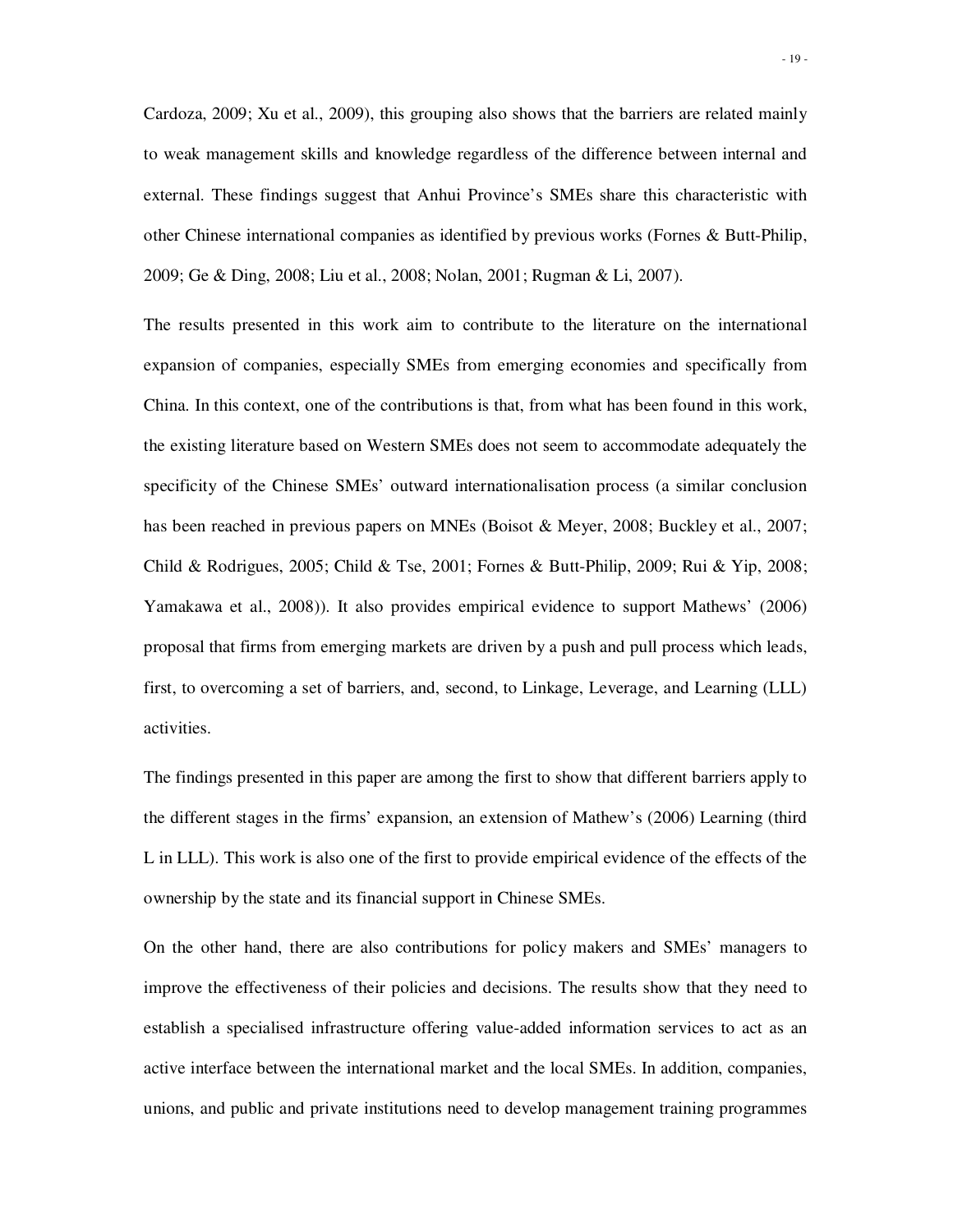in international business, including studies on partnerships, joint ventures, marketing, payment methods, etc. These programmes should aim at filling the skills gap in the professional profile of entrepreneurs and managers.

Finally, and probably one of the most important conclusions of this work on Anhui's SMEs, the results provide evidence to attempt to fill the gaps identified by recent literature on the internationalisation of China's companies. In particular, a work by Yamakawa et al. (2008) suggested that the three main perspectives that have traditionally studied the internationalisation of companies – (i) industry-based view (Porter, 1980), (ii) resource-based view (Barney, 1991; Penrose, 1959), and (iii) institution-based view (Meyer & Peng, 2005; North, 1990; Williamson, 1975) – need to be put together in the context of emerging markets as "none of them is likely to be strong enough to sustain on its own; rather, it is the combination of their insights that lead to a better and more insightful understanding" of this emerging phenomenon (Yamakawa et al., 2008). Buckley et al. (2007) explained this in a different way, the internationalisation of Chinese firms appears to have "both a conventional and an idiosyncratic dimension".

This combination is what the findings of this paper along with the ones on Ningxia (Cardoza & Fornes, 2009) and Jiangsu (Xu et al., 2009) seem to be showing. The SMEs in the three studies do have a certain degree of international involvement which seems to be driven by a combination of factors: (i) these international activities are not industry-specific as no relation was found between the industries where the companies operate and their international involvement, (ii) the fact that SMEs in Ningxia, Jiangsu, and Anhui reported weak management skills and lack of international business knowledge raises questions over the strengths of their internal resources and capabilities, and (iii) the role played by the institutions is not clear, it may be negative (as suggested by Child & Rodriguez  $(2005)$ ) or it could be a "cognitive effect" (very pragmatic and the result of balanced efforts between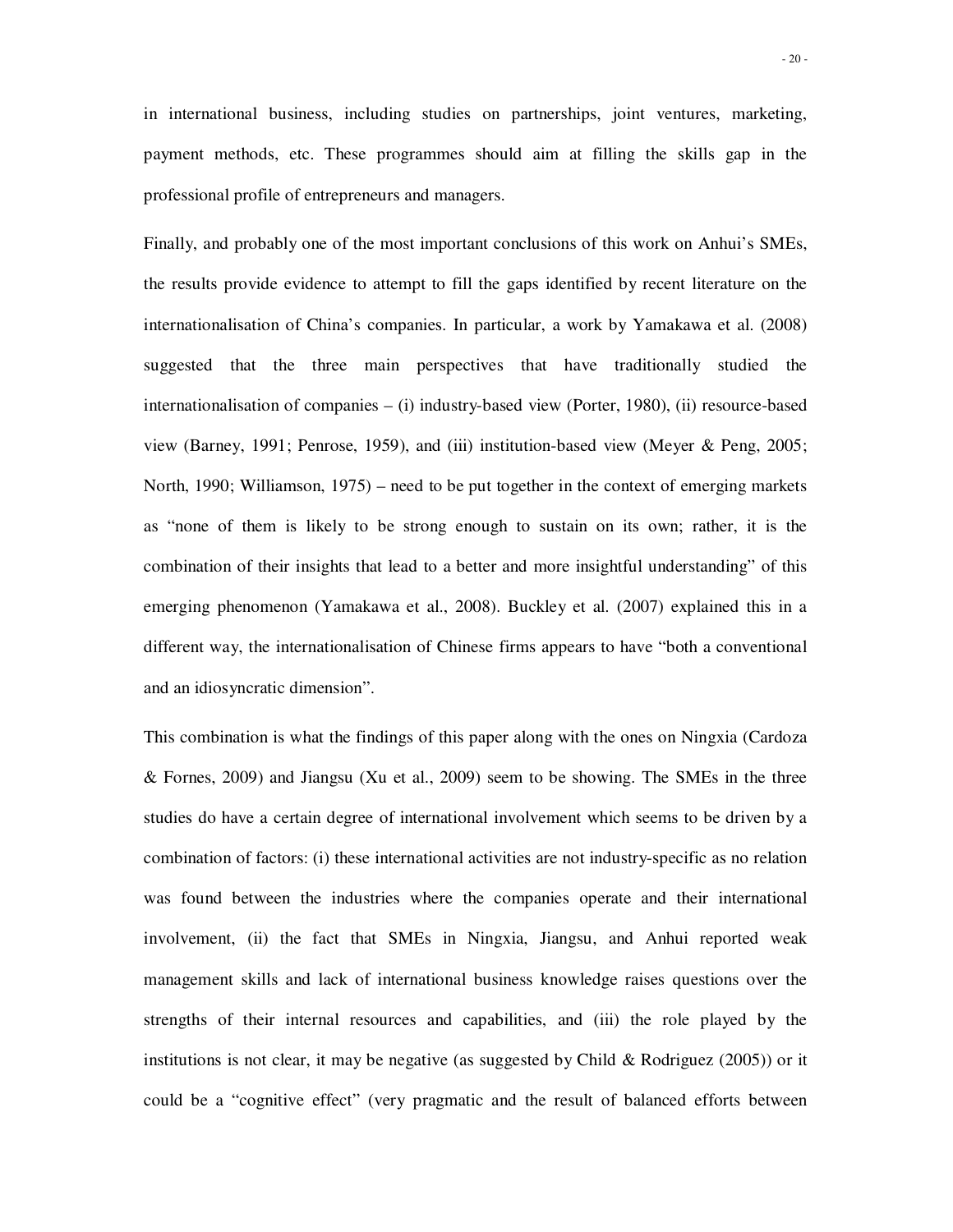markets and government intervention as proposed by Santiso (2005a, 2005b)); the fact that *Finance* does not seem to be a factor affecting these companies' international expansion may be a back-door way to explain their role.

To conclude, and more broadly, the national and international expansion of emerging countries' SMEs presents interesting routes for developing the IB agenda. In this sense, Buckley (2002) suggested that one of the potential areas for IB research in the future is the identification of trends towards and away from globalisation, to which Peng (2004) added that future studies need to have a focus on the factors affecting the success and failure of firms in international markets. From what this article has presented, it is possible to argue that the combination of external factors, internal factors, and ownership/funding types, and how this combination has an impact on the internationalisation process of Chinese firms, are all affecting globalisation, and as a consequence, the internationalisation of firms in ways which have yet to be understood.

|                            | <b>Employees</b> | <b>Sales</b> | <b>Total Assets</b> |
|----------------------------|------------------|--------------|---------------------|
| Industry                   | 2,000            | 3,000        | 4,000               |
| Construction               | 3,000            | 3,000        | 4,000               |
| Wholesale                  | 200              | 3,000        |                     |
| Retail                     | 500              | 1,000        |                     |
| Transportation             | 3,000            | 3,000        |                     |
| Postal Service             | 1,000            | 3,000        |                     |
| Accommodation & Restaurant | 800              | 3,000        |                     |
|                            |                  |              |                     |

**TABLE 1: DEFINITION OF SMALL AND MEDIUM-SIZED ENTERPRISES** 

Source: (National Bureau of Statistics of China, 2007)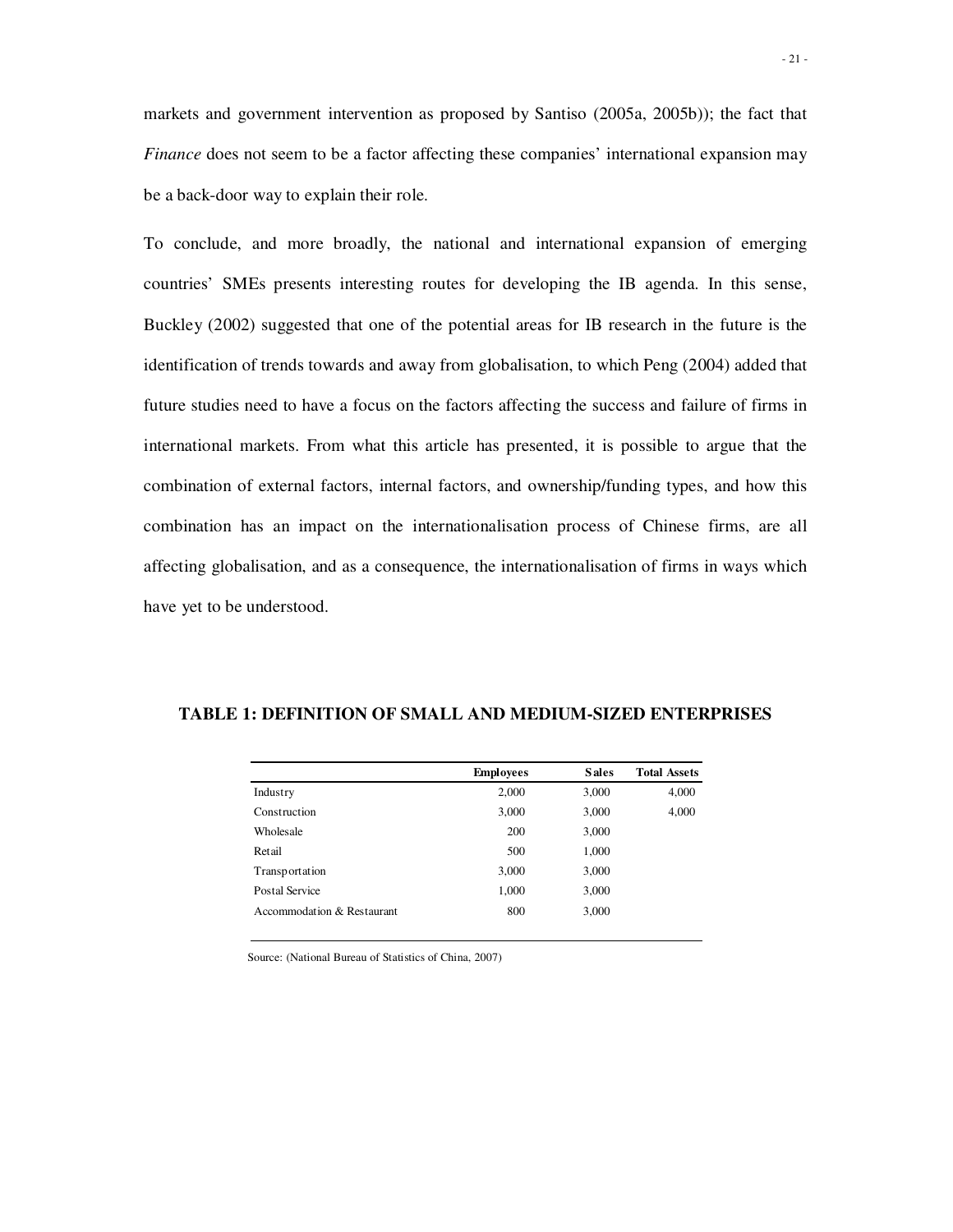# **TABLE 2: SELECTED ANSWERS FROM THE SURVEY (n=170)**

|       | Age of respondent |     |     | Gender of respondent Studies of respondent |    | State-<br>owned |      | Active Participation of family<br>members |                   |                        |                | Funding sources in the last two years |                               |         |                     | % of SMEs with sales in different markets |               |                |
|-------|-------------------|-----|-----|--------------------------------------------|----|-----------------|------|-------------------------------------------|-------------------|------------------------|----------------|---------------------------------------|-------------------------------|---------|---------------------|-------------------------------------------|---------------|----------------|
| 35-44 | $45 - 54$         | M   |     | UG                                         | PG |                 | Sons | Husband /<br>wife                         | Father/<br>mother | Loans<br>from<br>banks | Own<br>savings | Previous  <br>years'<br>profits       | Private<br>investors Domestic | 76-100% | 76-100%<br>Regional | 76-100%<br>National                       | 26-75%<br>RoW | 76-100%<br>RoW |
| 34%   | 31%               | 79% | 21% | 66%                                        | 8% | 11%             | 8%   | 32%                                       | 17%               | 67%                    | 32%            | 32%                                   | 34%                           | 17%     | 6%                  | 14%                                       | 15%           | 15%            |

|           |          | Profits during last year        |                       |           |                                                                                                                                                                                                  |    |    |     |     | Main Activity* |    |    |          |     |    |     |     | Years since start-up |
|-----------|----------|---------------------------------|-----------------------|-----------|--------------------------------------------------------------------------------------------------------------------------------------------------------------------------------------------------|----|----|-----|-----|----------------|----|----|----------|-----|----|-----|-----|----------------------|
| Decreased | Slightly | Kept at<br>decreased same level | Slightly<br>increased | Increased | M anufact<br>Hotel /<br>Finance<br>Health /<br>Prof.<br>Constructi<br>IT<br>Retail<br>Wholesale<br>Transport Real estate<br>Others<br>insurance Education<br>Services<br>Restaurant<br>ure<br>on |    |    |     |     |                |    |    | $6 - 10$ | >10 |    |     |     |                      |
| 8%        | 16%      | 19%                             | 32%                   | 25%       | 41%                                                                                                                                                                                              | 5% | 9% | 13% | 10% | 5%             | 6% | 5% | 5%       | 2%  | 5% | 19% | 24% | 32%                  |

\*: total may not equals 100% as some SMEs reported more than one activity, like retail and wholesale for example.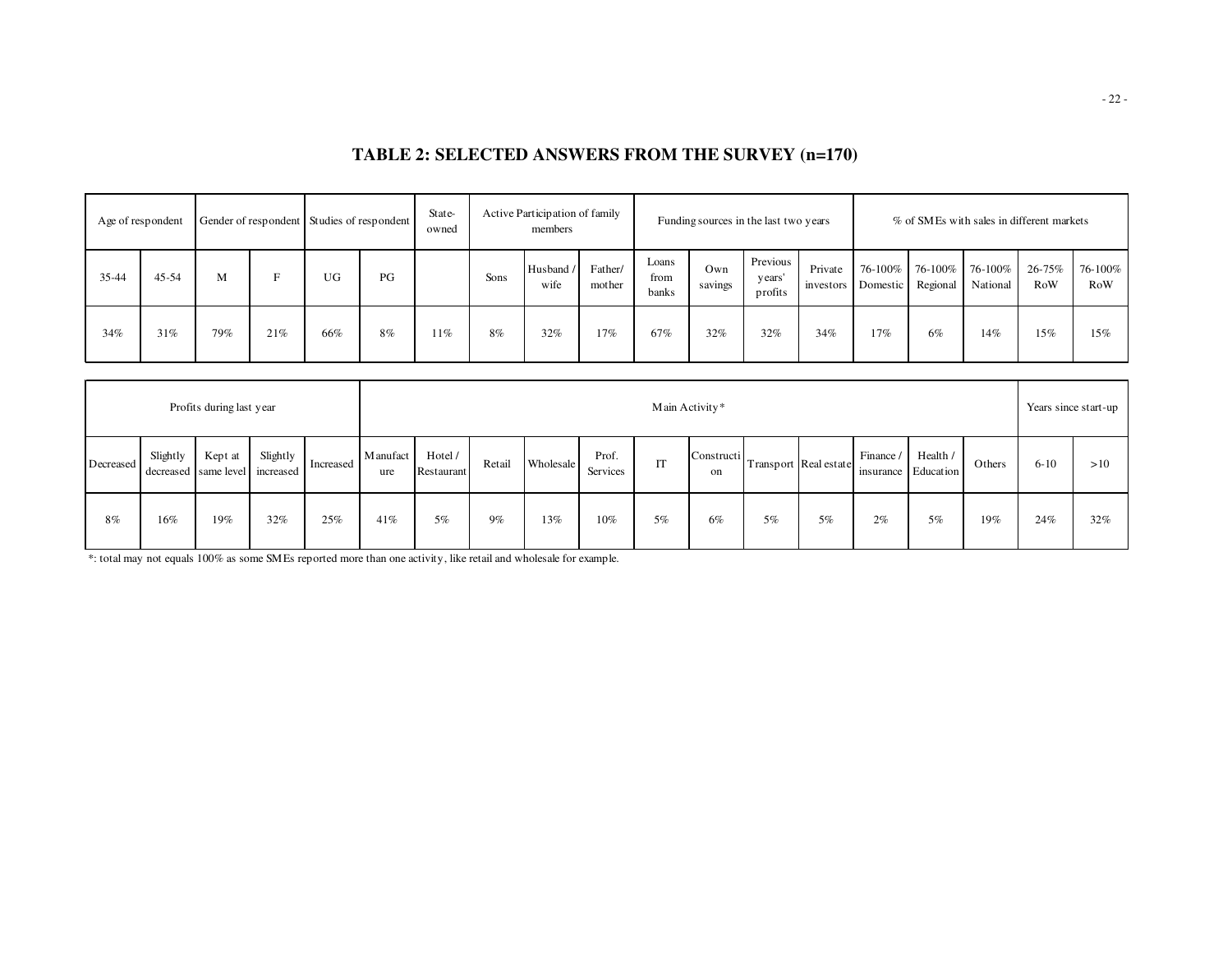# **FIGURE 1: DEFINITION OF VARIABLES (SCALE VARIABLES USING A 5-POINT LIKERT-TYPE SCALE)**

|                   | <b>Internal Barriers</b>                                                                                                                        |                 | <b>External Barriers</b>                                                                                                               |
|-------------------|-------------------------------------------------------------------------------------------------------------------------------------------------|-----------------|----------------------------------------------------------------------------------------------------------------------------------------|
| InfoSources       | The company does not have access to the relevant<br>information sources to identify external markets for<br>the company's products and services | Paperwork       | It is considered that the paperwork related to<br>exports is complicated and costly                                                    |
| Data              | The company does not have the relevant data to<br>assess the possibilities that the international<br>markets are offering                       | Communication   | Communication difficulties affect the normal<br>development of business abroad                                                         |
| Contacts          | The company has difficulties to identify and<br>contact potential customers in markets overseas                                                 | Payment         | Payment collections make export activities more<br>difficult                                                                           |
| Time              | The daily management of the company does not<br>give enough time to think about exports                                                         | Assistance      | The government does not offer adequate assistance<br>and incentives to carry out export activities                                     |
| Skills            | There are no persons in the company with the right<br>skills to manage export-related activities                                                | DomRegulations  | The regulations in place make it more difficult to<br>capitalise on opportunities in international markets                             |
| Facilities        | Limited production facilities do not allow the<br>company to consider exports                                                                   | Preferences     | The different preferences, patterns, prices, and<br>communication of customers in international<br>markets make exports more difficult |
| Finance           | The company does not have access to the necessary<br>financial resources to fund an export-oriented plan                                        | Competitiveness | The target international markets are perceived as<br>highly competitive                                                                |
| Product           | The current product portfolio is not adequate to<br>serve the identified international markets                                                  | EconEnvironment | The deterioration of the countries' economic<br>environment is an additional barrier to exports                                        |
| Design            | The design of the firm's products is not adjusted to<br>the needs and tastes of customers in markets<br>overseas                                | ExchRate        | Exchange rate variations represent an important<br>risk for the company's exports                                                      |
| Quality           | The products' quality standards do not meet the<br>needs of customers in international markets                                                  | PolInstability  | The political instability in external markets is seen<br>as a barrier to exports                                                       |
| Labels            | The products' labels and packaging do not meet the<br>requirements of the target markets                                                        | HostRegulations | The different regulations in external markets make<br>access and operations more difficult                                             |
| PostSale          | The company does not have the means to offer an<br>adequate post-sale service to its customers overseas                                         | Tariff & NTB    | The tariff and non-tariff barriers in international<br>markets restrict export activities                                              |
| Price             | The retail price of the company's products are not<br>adequate for the final consumers in international<br>markets                              | Familiarity     | The lack of familiarity with commercial practices<br>abroad affect the company's operations                                            |
| CompPrice         | The company finds it difficult to meet the<br>competitors' prices in the targeted international<br>markets                                      | Socio-cultural  | The socio-cultural differences (religion, values,<br>customs, attitudes, etc.) are considered obstacles to<br>export activities        |
| Credit            | It is difficult for the company to give credit to<br>customers in international markets                                                         | Verbal          | The differences in verbal and non-verbal language<br>affect the activities carried out in external markets                             |
| Distribution      | The company finds the distribution channels<br>complex to serve international markets                                                           |                 |                                                                                                                                        |
| <b>DistAccess</b> | It is complex and costly to access the distribution<br>channels to export the company's products                                                |                 |                                                                                                                                        |
| Representatives   | It is difficult to find reliable representatives abroad                                                                                         |                 |                                                                                                                                        |
| Control           | It is difficult to exercise effective control over the<br>middlemen in international markets                                                    |                 |                                                                                                                                        |
| Supply            | The company finds many difficulties in adequately<br>supplying international markets                                                            |                 |                                                                                                                                        |
| Warehouses        | The countries to which the company exports do not<br>have adequate warehouse facilities                                                         |                 |                                                                                                                                        |
| Transport         | The company considers that the transport and<br>insurance costs related to exports are excessive                                                |                 |                                                                                                                                        |
| Promotion         | It is difficult to adjust the promotional<br>activities to international markets                                                                |                 |                                                                                                                                        |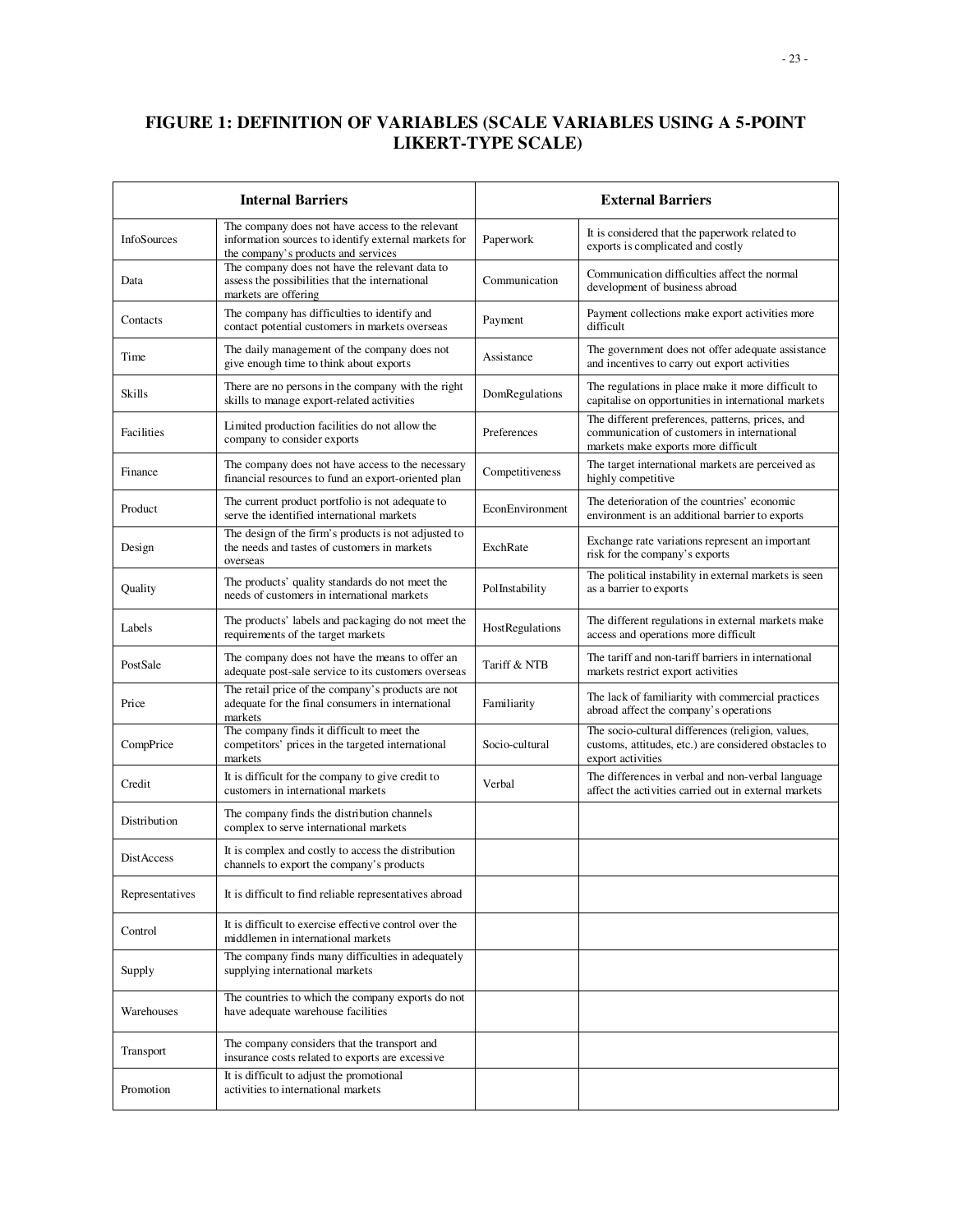#### **TABLE 3: CORRELATION MATRIX FOR THE INTERNAL BARRIERS MODEL - KENDALL'S** τ **COEFFICIENT**

|                   |                   |                       |                     |                       |              | ,,,,,,,,,,            |                      |                      |                     |                       |                        |                       |                       |                     | $\blacksquare$       |          |                      |                      |                      |           |         |       |       |       |
|-------------------|-------------------|-----------------------|---------------------|-----------------------|--------------|-----------------------|----------------------|----------------------|---------------------|-----------------------|------------------------|-----------------------|-----------------------|---------------------|----------------------|----------|----------------------|----------------------|----------------------|-----------|---------|-------|-------|-------|
|                   |                   |                       |                     |                       |              |                       |                      |                      |                     |                       |                        |                       |                       |                     |                      |          |                      |                      |                      |           |         |       |       |       |
| $h$ fo Sources    | 1.000             |                       |                     |                       |              |                       |                      |                      |                     |                       |                        |                       |                       |                     |                      |          |                      |                      |                      |           |         |       |       | 1.197 |
| Data              | .256'''           | 1.000                 |                     |                       |              |                       |                      |                      |                     |                       |                        |                       |                       |                     |                      |          |                      |                      |                      |           |         |       |       | 1.903 |
| Contacts          | .218              | .204'''               | 1.000               |                       |              |                       |                      |                      |                     |                       |                        |                       |                       |                     |                      |          |                      |                      |                      |           |         |       |       | 1.800 |
| Time              | $-.125$           | $-.178^{\circ\circ}$  | $-.043$             | 1.000                 |              |                       |                      |                      |                     |                       |                        |                       |                       |                     |                      |          |                      |                      |                      |           |         |       |       | 2.490 |
| S kills           | .119              | .333'''               | .127                | $-.348"$              | 1.000        |                       |                      |                      |                     |                       |                        |                       |                       |                     |                      |          |                      |                      |                      |           |         |       |       | 1.863 |
| Fac ilitie s      | $-.111$           | $-.263$ <sup>**</sup> | .043                | .630'''               | $-.287"$     | 1.000                 |                      |                      |                     |                       |                        |                       |                       |                     |                      |          |                      |                      |                      |           |         |       |       | 3.081 |
| <i>Finance</i>    | .155 <sup>°</sup> | $.149$ <sup>*</sup>   | .223'''             | $-.170$ <sup>*</sup>  | .259"        | $-.094$               | 1.000                |                      |                     |                       |                        |                       |                       |                     |                      |          |                      |                      |                      |           |         |       |       | 1.396 |
| Product           | .018              | .003                  | .123                | $.183***$             | $-.032$      | .188                  | .146                 | 1.000                |                     |                       |                        |                       |                       |                     |                      |          |                      |                      |                      |           |         |       |       | 1.482 |
| De sign           | $-.007$           | $.167$ <sup>*</sup>   | .038                | $-.305^{**}$          | .394'''      | $-342$ <sup>**</sup>  | .247'''              | .027                 | 1.000               |                       |                        |                       |                       |                     |                      |          |                      |                      |                      |           |         |       |       | 1.917 |
| Quality           | .031              | $.308^{\circ\circ}$   | .036                | $-.310$ <sup>**</sup> | .342'''      | $-.393"$              | .269'''              | $-.167$              | $.421$ <sup>*</sup> | 1.000                 |                        |                       |                       |                     |                      |          |                      |                      |                      |           |         |       |       | 2.338 |
| <i>Labe s</i>     | .191 <sup>°</sup> | .127                  | .094                | $-.214$ <sup>**</sup> | $.217***$    | $-.303$               | $.203**$             | $-.151$ <sup>*</sup> | .326'''             | .457'''               | 1.000                  |                       |                       |                     |                      |          |                      |                      |                      |           |         |       |       | 1.906 |
| PostS ale         | .101              | $.316^{\circ\circ}$   | $-.021$             | $-.277"$              | .297'''      | $-.283"$              | .185'''              | .042                 | .329'''             | $.388^{\circ\circ}$   | .412'''                | 1.000                 |                       |                     |                      |          |                      |                      |                      |           |         |       |       | 1.821 |
| Pric e            | .157"             | $.344$ <sup>**</sup>  | .066                | $-.177$               | .384'''      | $-.217$ <sup>**</sup> | .308'''              | .066                 | .345'''             | .374'''               | .363'''                | .346"                 | 1.000                 |                     |                      |          |                      |                      |                      |           |         |       |       | 1.818 |
| CompPrice         | $-.047$           | $-.077$               | .203'''             | $.273***$             | $-.136$ °    | .339'''               | .075                 | $.175*$              | $-.155$             | $-.171$ <sup>*</sup>  | $-.220$ <sup>**</sup>  | $-.237"$              | $-.164°$              | 1.000               |                      |          |                      |                      |                      |           |         |       |       | 1.790 |
| $Cre$ $di$        | $-.084$           | $-.246$ <sup>**</sup> | $.172$ <sup>*</sup> | $.325$ **             | $-.273^{**}$ | .338'''               | .028                 | $.139$ <sup>*</sup>  | $-.135'$            | $-.149'$              | $-.221$ <sup>**</sup>  | $-.188$ <sup>**</sup> | $-.196$ <sup>**</sup> | .467'''             | 1.000                |          |                      |                      |                      |           |         |       |       | 2.163 |
| Distribution      | $-.020$           | $-.211$ <sup>**</sup> | .229'''             | $.295***$             | $-.158$      | $.400^{**}$           | .077                 | .202'''              | $-.099$             | $-.249'''$            | $-194$ $^{\circ\circ}$ | $-.183"$              | $-.165$               | .417                | .506'''              | 1.000    |                      |                      |                      |           |         |       |       | 2.583 |
| DistAccess        | .031              | $-.155$               | $.275$ **           | .095                  | .010         | $.291$ <sup>**</sup>  | .107                 | $.174$ <sup>*</sup>  | $-.033$             | $-.127$               | $-.038$                | $-.113$               | .022                  | $.225$ **           | .235'''              | .525'''  | 1.000                |                      |                      |           |         |       |       | 2.163 |
| Representative    | .014              | $-.113$               | .367'''             | .229'''               | $-.060$      | .323'''               | .093                 | .087                 | $-.049$             | $-.182$ <sup>**</sup> | $-.087$                | $-.195$ <sup>**</sup> | $-.051$               | $.317**$            | .320'''              | .468'''  | $.474$ <sup>**</sup> | 1.000                |                      |           |         |       |       | 2.394 |
| Contnol           | .105              | $-.086$               | .209'''             | .144                  | .065         | .138 <sup>°</sup>     | .130                 | .086                 | .136                | $-.032$               | .087                   | $-.121$               | .013                  | .204'''             | $.203**$             | .346'''  | $.406$ <sup>**</sup> | $.492$ <sup>*</sup>  | 1.000                |           |         |       |       | 1.887 |
| Suppy             | .012              | $-.120$               | $.162$ <sup>*</sup> | .158 <sup>°</sup>     | $-.045$      | $.205***$             | $.173*$              | .269'''              | .116                | .013                  | .038                   | $-.048$               | .024                  | .163'               | .140 <sup>°</sup>    | .326'''  | $.312***$            | $.188^{\circ\circ}$  | .268'''              | 1.000     |         |       |       | 1.743 |
| <b>Warehouses</b> | $-.038$           | $-.042$               | .273'''             | .140 <sup>°</sup>     | $-.052$      | $.325$ <sup>**</sup>  | .136 <sup>°</sup>    | .151 <sup>°</sup>    | .031                | $-.017$               | $-.060$                | $-.039$               | $-.072$               | $.231^{\circ\circ}$ | .254'''              | .363'''  | .334'''              | $.200^{\circ\circ}$  | $.162*$              | .438'''   | 1.000   |       |       | 1.857 |
| Transport         | .117              | $-.071$               | .334'''             | $-.069$               | .060         | .041                  | $.251$ <sup>**</sup> | .130                 | .116                | $.174$ <sup>*</sup>   | .079                   | $-.066$               | .129                  | .171'               | $.163$ <sup>*</sup>  | $.263**$ | .349'''              | .218'''              | $.240$ <sup>**</sup> | $.272$ ** | .206''' | 1.000 |       | 1.594 |
| Promotion         | .023              | $-.203'''$            | .117                | $.222***$             | $-.021$      | $.203*$               | .024                 | $.191***$            | $-.056$             | $-.192$ <sup>*</sup>  | $-.097$                | $-.122$               | $-.113$               | .235'''             | $.241$ <sup>**</sup> | .356'''  | .333'''              | $.215$ <sup>**</sup> | $.267$ <sup>**</sup> | .279'''   | .264"   | .125  | 1.000 | 1.501 |

\*\*. Corre la tion is signific <sup>a</sup> nt a t the 0 .01 le ve l (2 - ta ile d).

\*. Co rre la tion is signific <sup>a</sup> nt a t the 0.05 le ve l (2- ta ile d).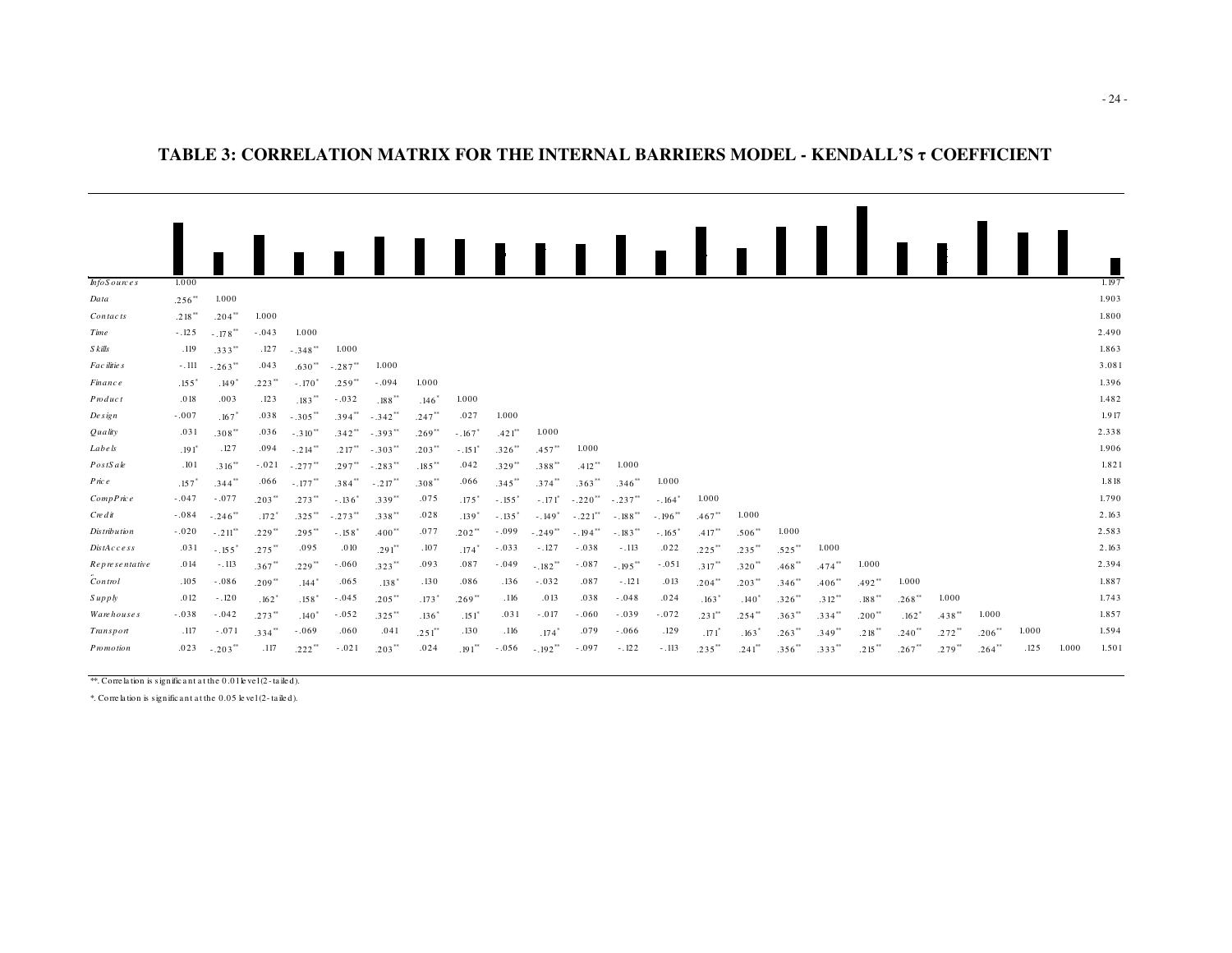| Papework               | 1.000                |                      |                     |             |           |                      |                     |                   |                      |           |                |           |           |           |       | 1.529 |
|------------------------|----------------------|----------------------|---------------------|-------------|-----------|----------------------|---------------------|-------------------|----------------------|-----------|----------------|-----------|-----------|-----------|-------|-------|
| Communic ation         | $.486***$            | 1.000                |                     |             |           |                      |                     |                   |                      |           |                |           |           |           |       | 2.295 |
| Payment                | $.326**$             | $.594**$             | 1.000               |             |           |                      |                     |                   |                      |           |                |           |           |           |       | 2.136 |
| Assistance             | $.156*$              | .093                 | $.141$ <sup>*</sup> | 1.000       |           |                      |                     |                   |                      |           |                |           |           |           |       | 1.262 |
| <b>DomRegulations</b>  | $.161$ <sup>*</sup>  | $.241$ <sup>**</sup> | $.322**$            | .033        | 1.000     |                      |                     |                   |                      |           |                |           |           |           |       | 1.295 |
| Preferences            | $.358$ **            | $.176*$              | $.252$ **           | .117        | $.263***$ | 1.000                |                     |                   |                      |           |                |           |           |           |       | 1.989 |
| Competitive ness       | $.143*$              | .078                 | .121                | .131        | $.143*$   | $.466$ <sup>**</sup> | 1.000               |                   |                      |           |                |           |           |           |       | 1.631 |
| EconEnvironment        | $.226***$            | $.166*$              | .064                | $.163*$     | .059      | $.329$ **            | $.310*$             | 1.000             |                      |           |                |           |           |           |       | 1.743 |
| <b>ExchRate</b>        | $.179*$              | .112                 | $.167$ <sup>*</sup> | $.251^{**}$ | $-.007$   | $.278$ **            | $.400**$            | .434              | 1.000                |           |                |           |           |           |       | 1.852 |
| $Po$ lh stability      | .110                 | .132                 | $.180*$             | $.230**$    | .088      | $.289***$            | $.264**$            | $.470*$           | $.373***$            | 1.000     |                |           |           |           |       | 1.666 |
| <b>HostRegulations</b> | $.230**$             | $.176*$              | $.218**$            | $.156*$     | .134      | $.432**$             | $.444**$            | $.309**$          | $.449**$             | $.350**$  | 1.000          |           |           |           |       | 2.058 |
| Tariff&NTB             | $.300**$             | .087                 | $.210*$             | .106        | .113      | $.491$ <sup>**</sup> | $.261^{**}$         | $.218***$         | $.282$ <sup>**</sup> | $.325$ ** | $.545$ **      | 1.000     |           |           |       | 1.860 |
| Familia rity           | $.262**$             | $.218***$            | $.186**$            | $-.069$     | $.214***$ | $.261$ **            | $.155$ <sup>*</sup> | $.172*$           | .095                 | $.242**$  | $.279**$       | $.208***$ | 1.000     |           |       | 1.357 |
| $Socio$ -cultural      | $.316$ <sup>**</sup> | $.314***$            | $.348**$            | $.149*$     | $.274***$ | $.379***$            | $.286***$           | $.185$ $^{\circ}$ | $.231$ <sup>**</sup> | $.348$ ** | $.385$ $^{**}$ | $.289***$ | $.382**$  | 1.000     |       | 2.023 |
| Ve rbal                | $.290**$             | $.359**$             | $.357***$           | $.207**$    | $.347***$ | $.279$ **            | .091                | .055              | $-.032$              | $.220**$  | $.192**$       | $.243***$ | $.327***$ | $.554$ ** | 1.000 | 2.272 |

#### **TABLE 4: CORRELATION MATRIX FOR THE EXTERNAL BARRIERS MODEL - KENDALL'S** τ **COEFFICIENT**

*\*\*. Corre lation is signific ant at the 0.01 le ve l (2- taile d).*

*\*. Corre lation is s ignific ant at the 0.05 le ve l (2- taile d).*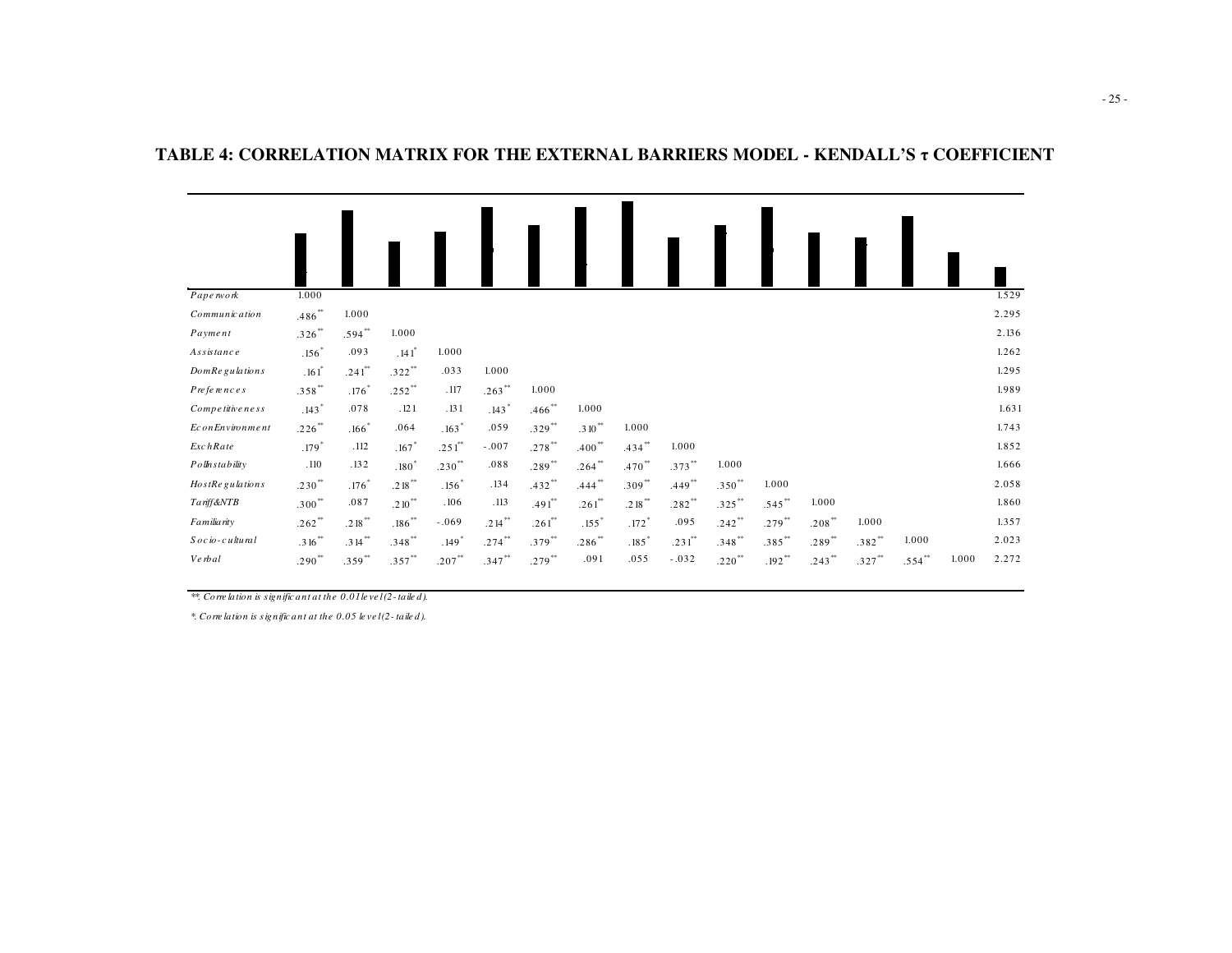# **TABLE 5: CORRELATION MATRIX FOR THE OWNERSHIP MODEL – PEARSON'S**  ρ **COEFFICIENT**



<sup>\*\*.</sup> Corre lation is signific ant at the  $0.01$  level(2-tailed).

# **TABLE 6: CORRELATION MATRIX FOR THE FUNDING SOURCES MODEL – PEARSON'S**  ρ **COEFFICIENT**

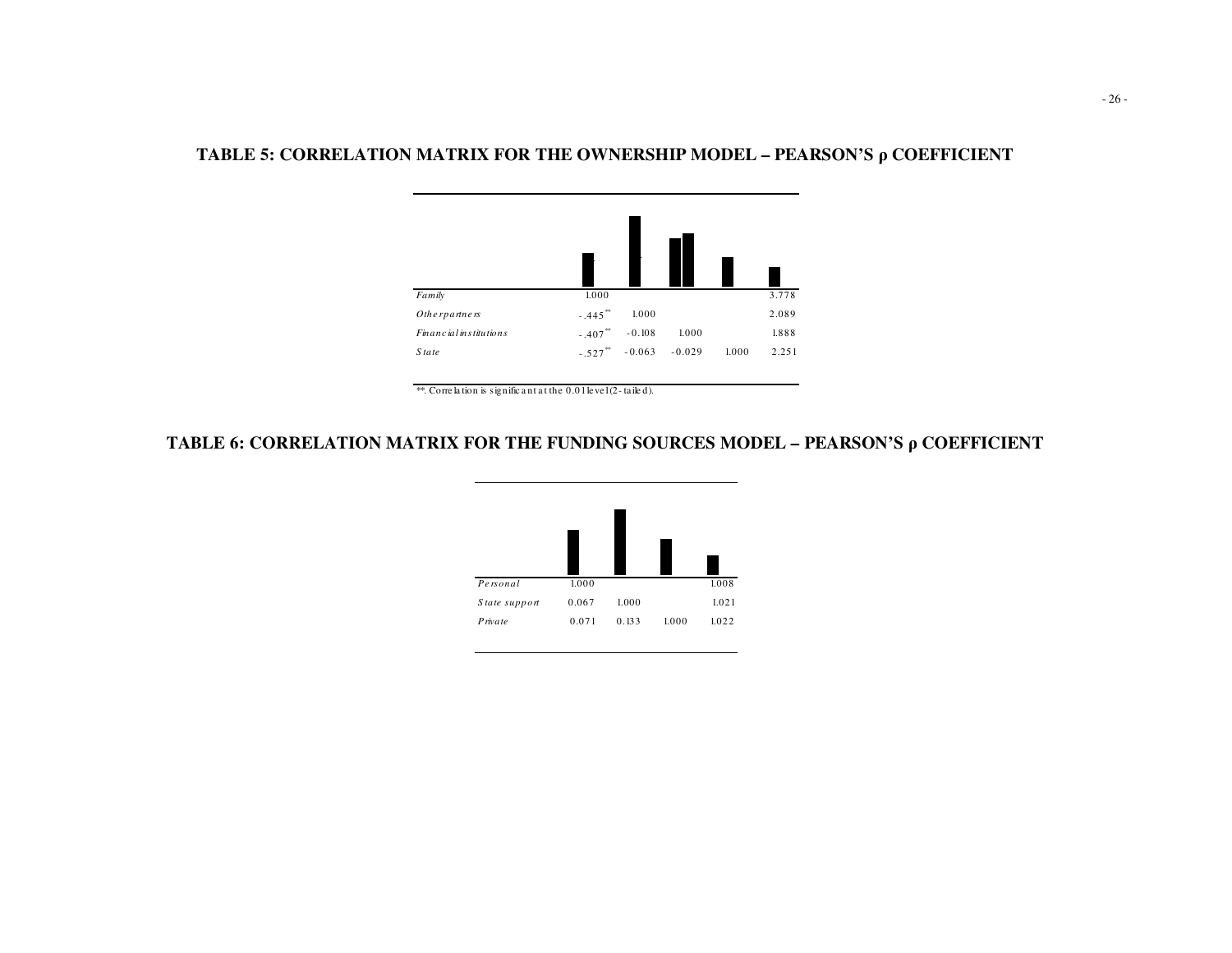| Manufacture                 | 1.000                              |                 |                      |           |           |                 |           |           |           |                 |       |       | 1.400 |
|-----------------------------|------------------------------------|-----------------|----------------------|-----------|-----------|-----------------|-----------|-----------|-----------|-----------------|-------|-------|-------|
| Hote VRe st                 | $-.172*$                           | 1.000           |                      |           |           |                 |           |           |           |                 |       |       | 1.096 |
| Re taile r                  | $-.133$                            | $-.064$         | 1.000                |           |           |                 |           |           |           |                 |       |       | 1.778 |
| Wholesaler                  | $-.186$ <sup>*</sup>               | $-080$          | $.598**$             | 1.000     |           |                 |           |           |           |                 |       |       | 1.719 |
| $P$ rofe ssional $S$ s      | $-.175$ <sup>*</sup>               | $-.071$         | $.321$ <sup>**</sup> | .102      | 1.000     |                 |           |           |           |                 |       |       | 1.278 |
| $I\!I$                      | $-.060$                            | $-.044$         | .039                 | .004      | $-.077$   | 1.000           |           |           |           |                 |       |       | 1.047 |
| Construction                | $-.118$                            | $-.053$         | .008                 | $-.028$   | $-.009$   | $-.058$         | 1.000     |           |           |                 |       |       | 1.076 |
| Transportation              | $-.200*$                           | .104            | $-.074$              | $-.093$   | $-.082$   | $-.051$         | $-.062$   | 1.000     |           |                 |       |       | 1.134 |
| Realestate                  | $-.172$ <sup>*</sup>               | $-.041$         | $-.064$              | $-.080$   | $-.071$   | $-.044$         | $-.053$   | $-.047$   | 1.000     |                 |       |       | 1.119 |
| Finance/insurance           | $-.098$                            | $-.023$         | $-.036$              | $-.046$   | .143      | $-.025$         | $-.030$   | $-.027$   | $-.023$   | 1.000           |       |       | 1.047 |
| He alth/Education/Social SS | $-.141$                            | $-.047$         | .028                 | $-.008$   | $-.082$   | .089            | $-.062$   | $-.055$   | $-.047$   | $-.027$         | 1.000 |       | 1.092 |
| Others                      | $\cdot^{\rm a}$<br>$\cdot^{\rm a}$ | $\cdot^{\rm a}$ | $\cdot^a$            | $\cdot^a$ | $\cdot^a$ | $\cdot^{\rm a}$ | $\cdot^a$ | $\cdot^a$ | $\cdot^a$ | $\cdot^{\rm a}$ |       | 1.000 |       |

### **TABLE 7: CORRELATION MATRIX FOR THE INDUSTRY MODEL – PEARSON'S**  ρ **COEFFICIENT**

\*. Corre la tion is signific <sup>a</sup> nt at the 0.05 le ve l (2- taile d).

a. Cannot be computed because at least one of the variables is constant.

\*\*. Corre la tion is signific <sup>a</sup> nt a t the 0.01 le ve l (2- ta ile d).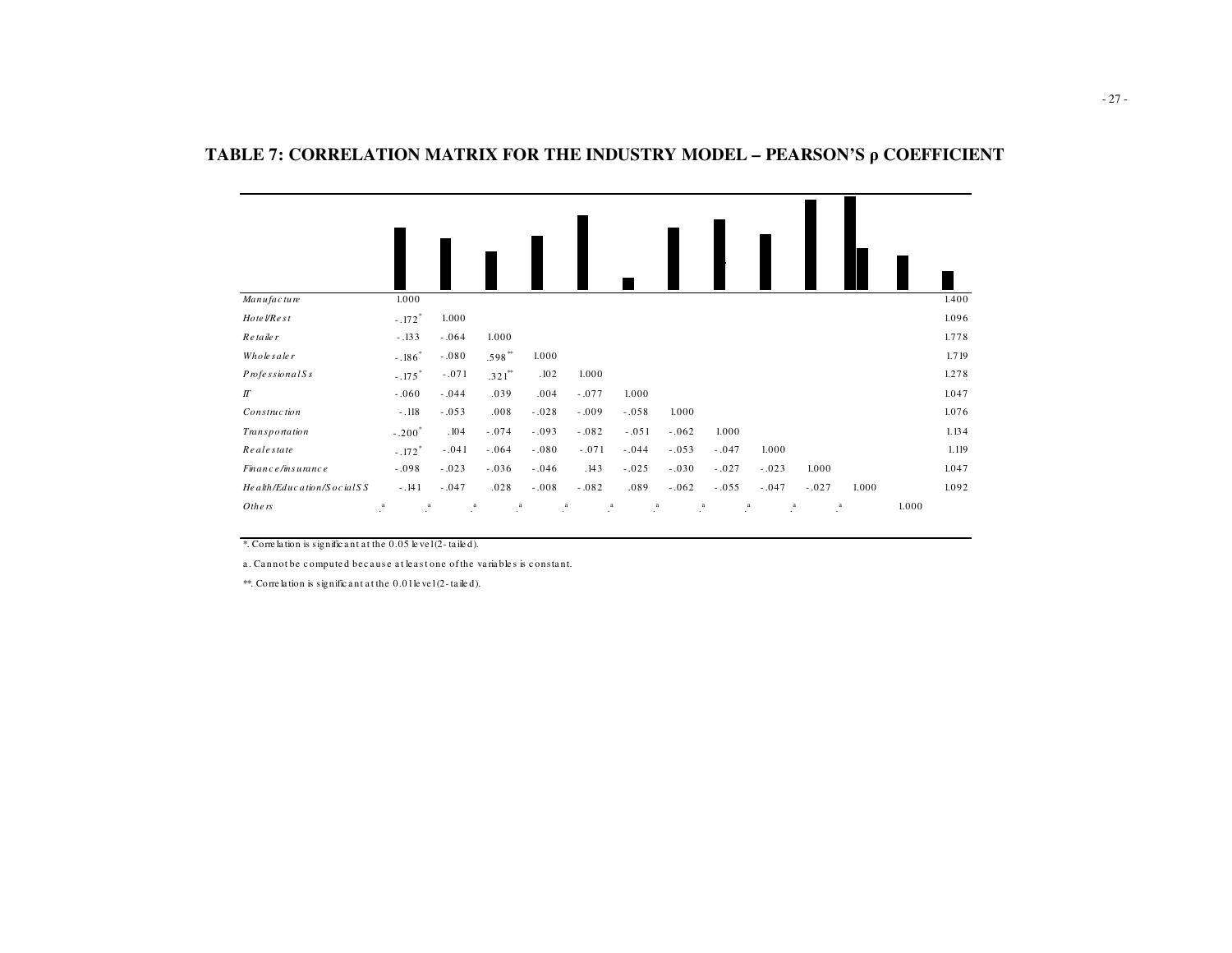|                 |         |         |                  |         |                                            |         |         |         |                  |         |                  | <b>Internal Barriers</b> |                  |                                            |                  |         |         |         |                  |         |                                            |         |                  |         |                  |         |
|-----------------|---------|---------|------------------|---------|--------------------------------------------|---------|---------|---------|------------------|---------|------------------|--------------------------|------------------|--------------------------------------------|------------------|---------|---------|---------|------------------|---------|--------------------------------------------|---------|------------------|---------|------------------|---------|
|                 |         |         |                  |         | Panel A: dependent variable R <sub>i</sub> |         |         |         |                  |         |                  |                          |                  | Panel B: dependent variable N <sub>i</sub> |                  |         |         |         |                  |         | Panel C: dependent variable I <sub>i</sub> |         |                  |         |                  |         |
|                 | Reg 1   |         | Reg <sub>2</sub> |         | Reg <sub>3</sub>                           |         | Reg 4   |         | Reg <sub>5</sub> |         | Reg <sub>1</sub> |                          | Reg <sub>2</sub> |                                            | Reg <sub>3</sub> |         | Reg 4   |         | Reg <sub>1</sub> |         | Reg <sub>2</sub>                           |         | Reg <sub>3</sub> |         | Reg <sub>4</sub> |         |
|                 | ß       |         |                  |         | R                                          |         | R.      |         | R                |         |                  |                          |                  |                                            | ß                |         |         |         |                  |         | R.                                         |         | $\mathsf R$      |         | R                |         |
| a               | 0.35    | 2.08    | 0.31             | 2.39    | 0.40                                       | 3.49    | 0.32    | 3.75    | 0.29             | 3.54    | 0.49             | 2.17                     | 0.47             | 2.42                                       | 0.50             | 2.84    | 0.49    | 4.16    | 0.45             | 2.06    | 0.39                                       | 2.58    | 0.58             | 4.99    | 0.53             | 5.38    |
| InfoSources     | 0.01    | 0.24    |                  |         |                                            |         |         |         |                  |         | 0.02             | 0.34                     |                  |                                            |                  |         |         |         | $-0.07$          | $-1.57$ | $-0.07$                                    | $-1.57$ |                  |         |                  |         |
| Data            | 0.03    | 1.10    | 0.04             | 1.53    | 0.03                                       | 1.19    |         |         |                  |         | $-0.04$          | $-0.95$                  |                  |                                            |                  |         |         |         | $-0.01$          | $-0.30$ |                                            |         |                  |         |                  |         |
| Contacts        | $-0.07$ | $-2.11$ | $-0.07$          | $-2.73$ | $-0.06$                                    | $-2.24$ | $-0.06$ | $-2.66$ | $-0.06$          | $-2.76$ | 0.06             | 1.42                     | 0.05             | 1.30                                       | 0.04             | 1.21    |         |         | 0.05             | 1.20    | 0.04                                       | 1.25    |                  |         |                  |         |
| Time            | 0.01    | 0.46    |                  |         |                                            |         |         |         |                  |         | $-0.04$          | $-1.14$                  | $-0.05$          | $-1.49$                                    | $-0.05$          | $-1.59$ |         |         | 0.00             | $-0.03$ |                                            |         |                  |         |                  |         |
| Skills          | 0.03    | 1.05    | 0.03             | 1.16    | 0.03                                       | 1.17    |         |         |                  |         | $-0.02$          | $-0.58$                  |                  |                                            |                  |         |         |         | $-0.07$          | $-1.79$ | $-0.06$                                    | $-2.08$ | 0.09             | $-2.35$ | $-0.07$          | $-2.38$ |
| Facilities      | $-0.01$ | $-0.16$ |                  |         |                                            |         |         |         |                  |         | 0.01             | 0.25                     |                  |                                            |                  |         |         |         | 0.00             | 0.06    |                                            |         |                  |         |                  |         |
| Finance         | $-0.03$ | $-1.13$ | $-0.04$          | $-1.46$ | $-0.03$                                    | $-1.24$ |         |         |                  |         | 0.02             | 0.62                     |                  |                                            |                  |         |         |         | 0.08             | 2.40    | 0.08                                       | 2.68    |                  | 3.06    | 0.09             | 2.97    |
| Product         | $-0.02$ | $-0.68$ |                  |         |                                            |         |         |         |                  |         | $-0.05$          | $-1.49$                  | $-0.05$          | $-1.49$                                    | $-0.04$          | $-1.28$ |         |         | 0.02             | 0.73    |                                            |         |                  |         |                  |         |
| Design          | 0.08    | 2.51    | 0.07             | 2.49    | 0.07                                       | 2.74    | 0.08    | 3.11    | 0.08             | 2.92    | $-0.04$          | $-1.08$                  | $-0.05$          | $-1.28$                                    | $-0.04$          | $-1.16$ |         |         | $-0.06$          | $-1.48$ | $-0.06$                                    | $-1.78$ | $-0.06$          | $-1.71$ | $-0.06$          | $-1.78$ |
| Quality         | $-0.07$ | $-1.95$ | $-0.06$          | $-2.12$ | $-0.06$                                    | $-2.02$ | $-0.05$ | $-1.66$ | $-0.06$          | $-2.17$ | 0.04             | 0.75                     |                  |                                            |                  |         |         |         | $-0.03$          | $-0.61$ |                                            |         |                  |         |                  |         |
| Labels          | $-0.02$ | $-0.39$ |                  |         |                                            |         |         |         |                  |         | $-0.05$          | $-1.00$                  | $-0.03$          | $-0.59$                                    |                  |         |         |         | $-0.02$          | $-0.42$ |                                            |         |                  |         |                  |         |
| PostSale        | $-0.01$ | $-0.25$ |                  |         |                                            |         |         |         |                  |         | 0.04             | 1.12                     | 0.04             | 0.97                                       |                  |         |         |         | $-0.06$          | $-1.56$ | $-0.06$                                    | $-2.04$ | $-0.08$          | $-2.49$ | $-0.08$          | $-2.40$ |
| Price           | $-0.04$ | $-1.38$ | $-0.05$          | $-1.72$ | $-0.05$                                    | $-1.71$ | $-0.03$ | $-1.21$ |                  |         | 0.06             | 1.36                     | 0.05             | 1.45                                       | 0.06             | 1.62    |         |         | 0.03             | 0.68    |                                            |         |                  |         |                  |         |
| Comp Price      | 0.00    | 0.17    |                  |         |                                            |         |         |         |                  |         | 0.05             | 1.16                     | 0.04             | 1.10                                       | 0.04             | 1.04    |         |         | $-0.01$          | $-0.34$ |                                            |         |                  |         |                  |         |
| Credit          | $-0.03$ | $-1.19$ | $-0.04$          | $-1.67$ | $-0.03$                                    | $-1.27$ |         |         |                  |         | $-0.06$          | $-1.61$                  | $-0.04$          | $-1.31$                                    | $-0.04$          | $-1.30$ |         |         | $-0.02$          | $-0.46$ |                                            |         |                  |         |                  |         |
| Distribution    | $-0.01$ | $-0.36$ |                  |         |                                            |         |         |         |                  |         | 0.00             | 0.00                     |                  |                                            |                  |         |         |         | 0.04             | 1.02    | 0.04                                       | 1.41    |                  |         |                  |         |
| DistAccess      | 0.02    | 0.51    |                  |         |                                            |         |         |         |                  |         | $-0.07$          | $-1.47$                  | $-0.06$          | $-1.57$                                    | $-0.06$          | $-1.58$ |         |         | 0.00             | $-0.04$ |                                            |         |                  |         |                  |         |
| Representatives | $-0.03$ | $-0.87$ |                  |         |                                            |         |         |         |                  |         | 0.05             | 1.22                     | 0.06             | 1.37                                       | 0.06             | 1.41    |         |         | $-0.01$          | $-0.21$ |                                            |         |                  |         |                  |         |
| Control         | 0.04    | 1.08    | 0.02             | 0.74    |                                            |         |         |         |                  |         | $-0.06$          | $-1.32$                  | $-0.07$          | $-1.44$                                    | $-0.08$          | $-1.66$ | $-0.06$ | $-1.68$ | 0.02             | 0.44    |                                            |         |                  |         |                  |         |
| Supply          | $-0.02$ | $-0.59$ |                  |         |                                            |         |         |         |                  |         | 0.06             | 1.65                     | 0.07             | 2.10                                       | 0.07             | 2.02    | 0.06    | 1.74    | 0.00             | 0.09    |                                            |         |                  |         |                  |         |
| Warehouses      | 0.03    | 1.11    | 0.02             | 0.95    |                                            |         |         |         |                  |         | $-0.07$          | $-1.81$                  | $-0.07$          | $-1.89$                                    | $-0.07$          | $-1.83$ | $-0.07$ | $-2.06$ | 0.05             | 1.25    | 0.04                                       | 1.40    |                  |         |                  |         |
| Transport       | 0.03    | 1.01    | 0.03             | 0.98    |                                            |         |         |         |                  |         | 0.01             | 0.20                     |                  |                                            |                  |         |         |         | $-0.06$          | $-1.56$ | $-0.06$                                    | $-1.81$ | $-0.02$          | $-0.77$ |                  |         |
| Promotion       | $-0.01$ | $-0.46$ |                  |         |                                            |         |         |         |                  |         | 0.05             | 1.46                     | 0.05             | 1.52                                       | 0.05             | 1.52    |         |         | $-0.01$          | $-0.28$ |                                            |         |                  |         |                  |         |
| $R^2$           | 0.20    |         | 0.18             |         | 0.16                                       |         | 0.11    |         | 0.10             |         | 0.17             |                          | 0.15             |                                            | 0.15             |         | 0.05    |         | 0.26             |         | 0.24                                       |         | 0.18             |         | 0.18             |         |

# **TABLE 8: RESULTS FROM A REGRESSION – INTERNAL BARRIERS MODEL**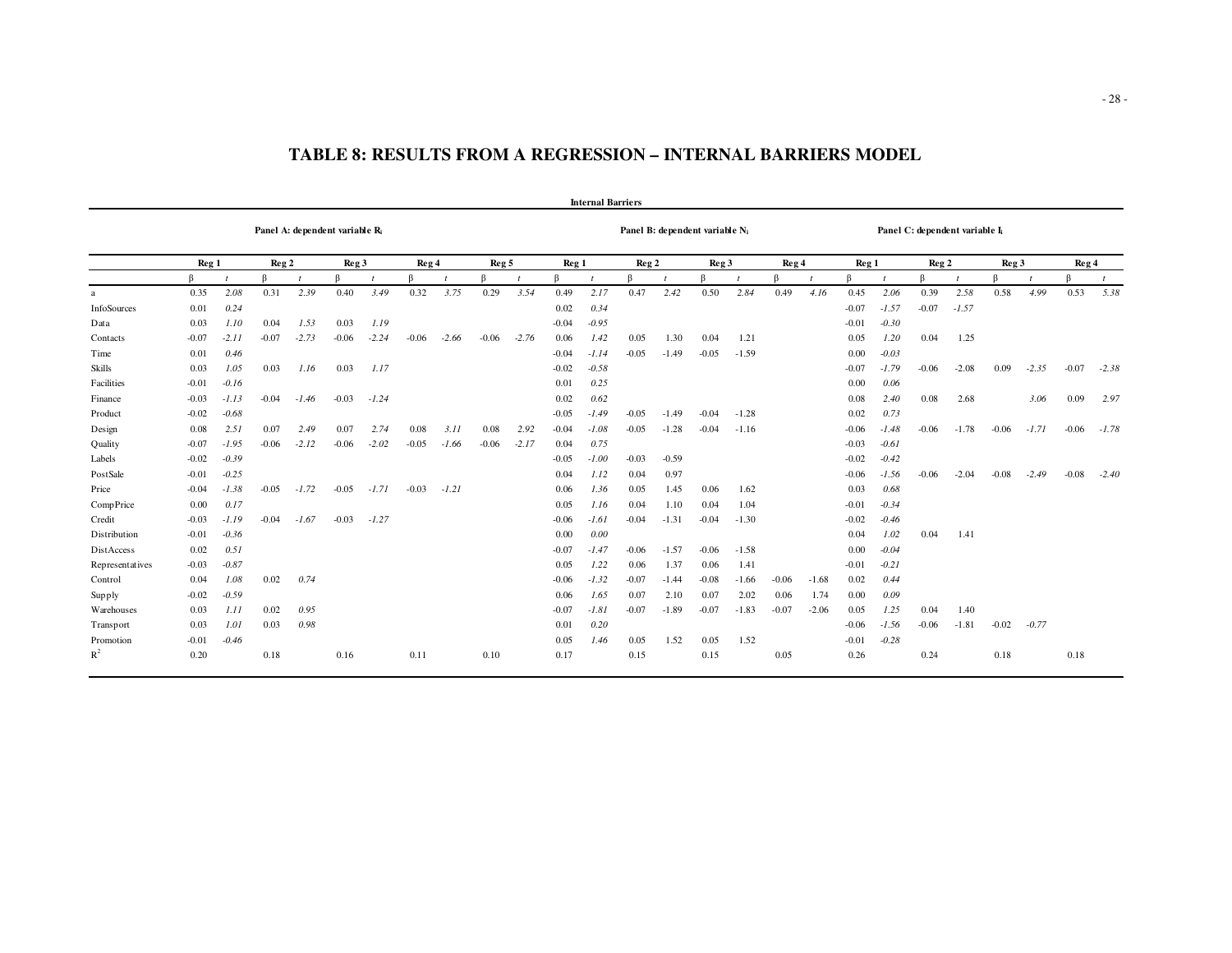|                 |         |         |                 |         |                                            |         |       | <b>External Barriers</b> |         |                                   |                 |         |                  |      |                  |         |                                            |         |                  |         |
|-----------------|---------|---------|-----------------|---------|--------------------------------------------|---------|-------|--------------------------|---------|-----------------------------------|-----------------|---------|------------------|------|------------------|---------|--------------------------------------------|---------|------------------|---------|
|                 |         |         |                 |         | Panel D: dependent variable R <sub>i</sub> |         |       |                          |         | Panel E: dependent variable $N_i$ |                 |         |                  |      |                  |         | Panel F: dependent variable I <sub>i</sub> |         |                  |         |
|                 | Reg 1   |         | $\text{Reg } 2$ |         | Reg <sub>3</sub>                           |         | Reg 4 |                          | Reg 1   |                                   | $\text{Reg } 2$ |         | Reg <sub>3</sub> |      | Reg <sub>1</sub> |         | $\text{Reg } 2$                            |         | Reg <sub>3</sub> |         |
|                 | ß       |         | ß               |         | ß                                          |         | ß     |                          | ß       |                                   | ß               |         | ß                |      | ß                |         | ß                                          |         | ß                |         |
| a               | 0.12    | 1.01    | 0.10            | 1.07    | 0.19                                       | 2.56    | 0.11  | 1.74                     | 0.24    | 1.58                              | 0.32            | 2.84    | 0.15             | 1.89 | 0.43             | 2.79    | 0.35                                       | 2.72    | 0.37             | 3.20    |
| Paperwork       | $-0.01$ | $-0.24$ |                 |         |                                            |         |       |                          | $-0.04$ | $-1.05$                           | $-0.02$         | $-0.62$ |                  |      | 0.00             | $-0.02$ |                                            |         |                  |         |
| Communication   | $-0.05$ | $-1.46$ | $-0.05$         | $-1.73$ | $-0.05$                                    | $-1.61$ |       |                          | 0.03    | 0.78                              |                 |         |                  |      | 0.04             | 1.01    | 0.04                                       | 1.11    |                  |         |
| Payment         | 0.07    | 2.27    | 0.07            | 2.41    | 0.08                                       | 2.54    | 0.03  | 1.51                     | 0.01    | 0.32                              |                 |         |                  |      | $-0.07$          | $-1.59$ | $-0.08$                                    | $-1.97$ | $-0.05$          | $-1.66$ |
| Assistance      | 0.03    | 1.16    | 0.03            | 1.21    |                                            |         |       |                          | 0.01    | 0.40                              |                 |         |                  |      | $-0.07$          | $-2.15$ | $-0.08$                                    | $-2.50$ | $-0.08$          | $-2.54$ |
| DomRegulations  | $-0.01$ | $-0.52$ |                 |         |                                            |         |       |                          | 0.03    | 0.95                              |                 |         |                  |      | $-0.03$          | $-0.95$ |                                            |         |                  |         |
| Preferences     | 0.03    | 0.71    |                 |         |                                            |         |       |                          | $-0.06$ | $-1.10$                           | $-0.05$         | $-1.12$ |                  |      | 0.07             | 1.37    | 0.06                                       | 1.21    |                  |         |
| Competitiveness | $-0.02$ | $-0.50$ |                 |         |                                            |         |       |                          | 0.02    | 0.32                              |                 |         |                  |      | $-0.03$          | $-0.53$ |                                            |         |                  |         |
| EconEnvironment |         |         |                 |         |                                            |         |       |                          |         |                                   |                 |         |                  |      | 0.02             | 0.32    |                                            |         |                  |         |
| ExchRate        |         |         |                 |         |                                            |         |       |                          |         |                                   |                 |         |                  |      | $-0.09$          | $-1.78$ | $-0.08$                                    | $-1.95$ | $-0.08$          | $-2.14$ |
| PolInstability  |         |         |                 |         |                                            |         |       |                          |         |                                   |                 |         |                  |      | 0.00             | 0.00    |                                            |         |                  |         |
| HostRegulations | 0.00    | 0.07    |                 |         |                                            |         |       |                          | $-0.06$ | $-0.96$                           |                 |         |                  |      | 0.00             | $-0.07$ |                                            |         |                  |         |
| Tariff&NTB      | 0.00    | $-0.02$ |                 |         |                                            |         |       |                          | 0.13    | 2.51                              | 0.10            | 2.27    | 0.06             | 1.58 | $-0.06$          | $-1.11$ | $-0.06$                                    | $-1.35$ |                  |         |
| Familiarity     | 0.04    | 1.44    | 0.04            | 1.54    |                                            |         |       |                          | $-0.04$ | $-1.05$                           | $-0.04$         | $-1.18$ |                  |      | 0.00             | $-0.02$ |                                            |         |                  |         |
| Socio-cultural  | $-0.05$ | $-1.43$ | $-0.05$         | $-1.75$ | $-0.04$                                    | $-1.22$ |       |                          | $-0.01$ | $-0.13$                           |                 |         |                  |      | 0.15             | 3.02    | 0.13                                       | 3.24    | 0.14             | 3.80    |
| Verbal          | 0.00    | $-0.03$ |                 |         |                                            |         |       |                          | $-0.02$ | $-0.42$                           |                 |         |                  |      | $-0.02$          | $-0.50$ |                                            |         |                  |         |
| $R^2$           | 0.07    |         | 0.07            |         | 0.05                                       |         | 0.01  |                          | 0.07    |                                   | 0.05            |         | 0.02             |      | 0.18             |         | 0.17                                       |         | 0.15             |         |

# **TABLE 9: RESULTS FROM A REGRESSION – EXTERNAL BARRIERS MODEL**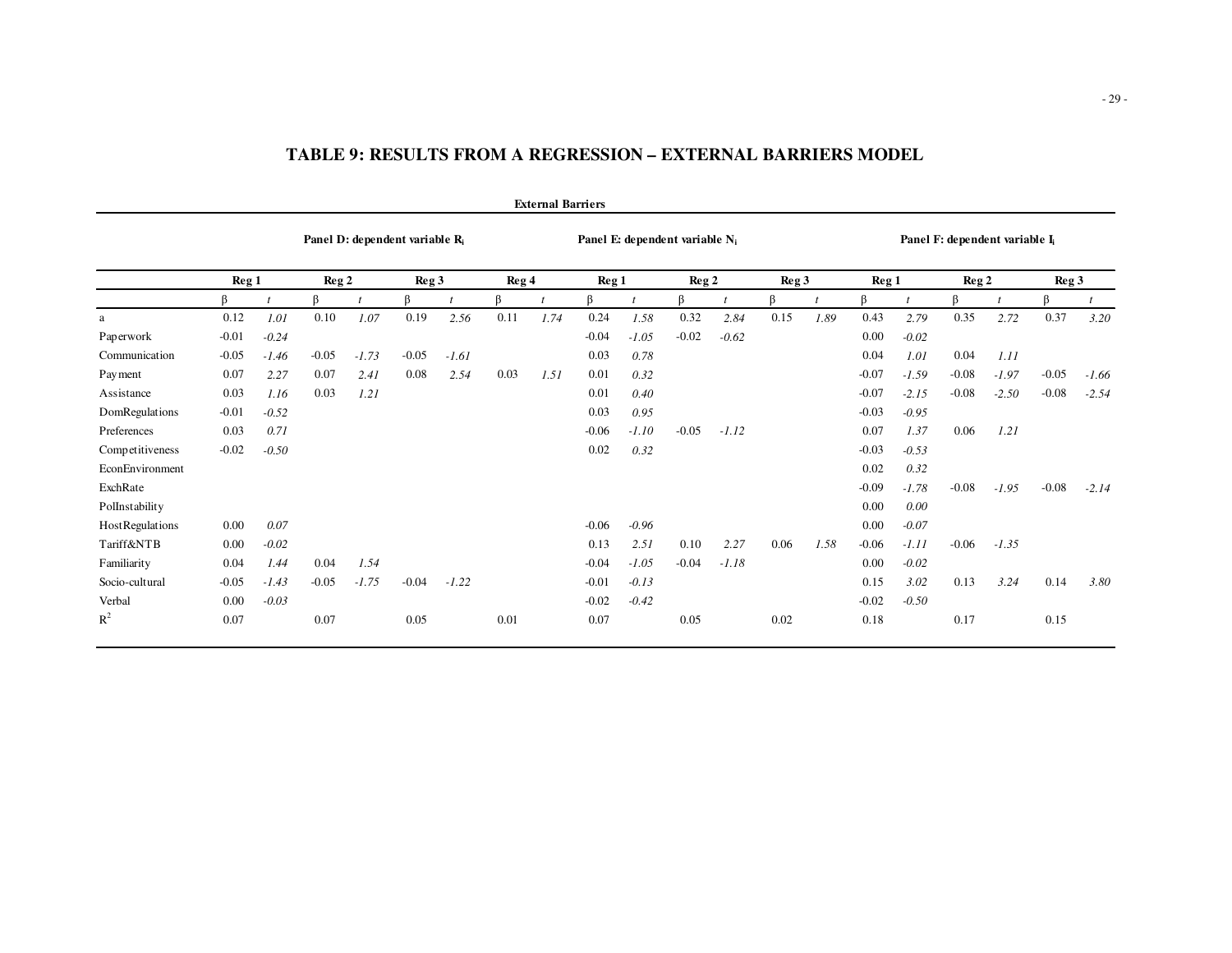|                              | Panel G:<br>dependent<br>variable R <sub>i</sub> |         | Panel H:<br>dependent<br>variable N <sub>i</sub> |      | Panel I:<br>dependent<br>variable I. |         |
|------------------------------|--------------------------------------------------|---------|--------------------------------------------------|------|--------------------------------------|---------|
|                              | Reg 1                                            |         | Reg 1                                            |      | Reg 1                                |         |
|                              | ß                                                | t       | ß                                                | t    | ß                                    | t       |
| a                            | 0.37                                             | 3.20    | 0.17                                             | 1.12 | 0.24                                 | 1.50    |
| Family                       | $-0.19$                                          | $-1.57$ | 0.10                                             | 0.63 | 0.02                                 | 0.11    |
| <b>SpecialPartnerships</b>   | $-0.16$                                          | $-1.12$ | 0.10                                             | 0.51 | 0.03                                 | 0.13    |
| <b>FinancialInstitutions</b> | $-0.22$                                          | $-1.36$ | 0.12                                             | 0.54 | $-0.21$                              | $-0.98$ |
| State                        | $-0.19$                                          | $-127$  | 0.22                                             | 112  | $-0.02$                              | $-0.08$ |
| $R^2$                        | 0.02                                             |         | 0.01                                             |      | 0.01                                 |         |

### **TABLE 10: RESULTS FROM A REGRESSION – OWNERSHIP MODEL**

# **TABLE 11: RESULTS FROM A REGRESSION – FUNDING SOURCES MODEL**

|                |         |                       |         | Panel J: dependent variable R |         |           | Panel K:<br>dependent<br>variable N <sub>i</sub> |           | Panel L:<br>dependent<br>variable I <sub>i</sub> |         |
|----------------|---------|-----------------------|---------|-------------------------------|---------|-----------|--------------------------------------------------|-----------|--------------------------------------------------|---------|
|                | Reg 1   |                       | Reg 2   |                               | Reg 3   |           | Reg <sub>1</sub>                                 |           | Reg <sub>1</sub>                                 |         |
|                | ß       | ß<br>$\boldsymbol{t}$ |         | $\dot{t}$                     | ß       | $\dot{t}$ | β                                                | $\dot{t}$ | ß                                                | t       |
| a              | 0.18    | 3.80                  | 0.19    | 4.61                          | 0.23    | 7.35      | 0.21                                             | 3.40      | 0.27                                             | 4.29    |
| Personal       | $-0.05$ | $-1.73$               | $-0.04$ | $-1.71$                       | $-0.04$ | $-1.61$   | 0.04                                             | 1.08      | $-0.04$                                          | $-1.20$ |
| State          | 0.01    | 0.43                  |         |                               |         |           | 0.02                                             | 0.48      | 0.02                                             | 0.56    |
| Private        | 0.03    | 1.29                  | 0.03    | 1.36                          |         |           | 0.01                                             | 0.42      | $-0.02$                                          | $-0.59$ |
| $\mathbb{R}^2$ | 0.03    |                       | 0.03    |                               | 0.02    |           | 0.01                                             |           | 0.01                                             |         |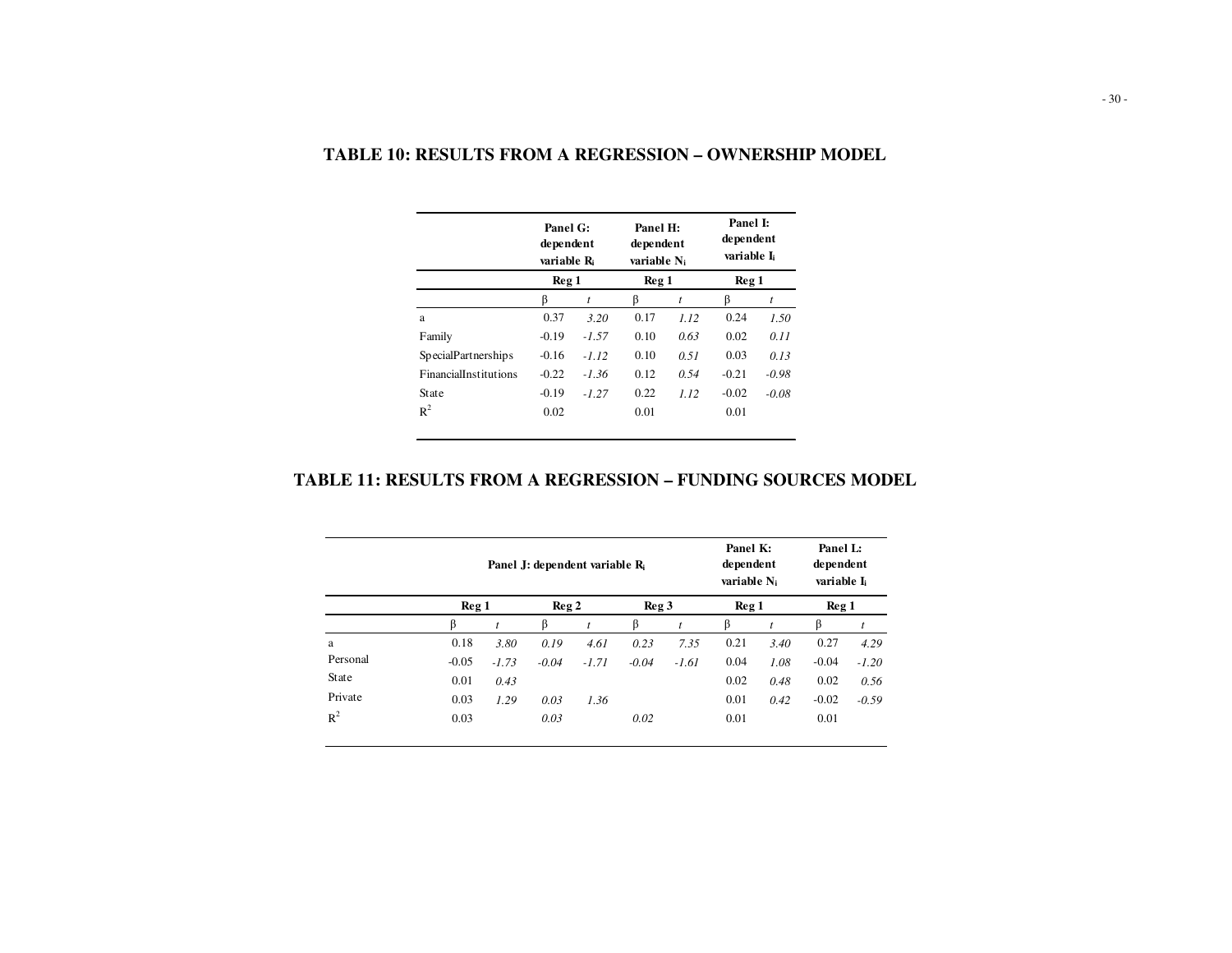|                            |                  |         | Panel M: dependent variable R <sub>i</sub> |      |       |      |         |         | Panel N: dependent variable $N_i$ |         |                 |         |         |         |                 | Panel O: dependent variable I <sub>i</sub> |                  |      |       |      |
|----------------------------|------------------|---------|--------------------------------------------|------|-------|------|---------|---------|-----------------------------------|---------|-----------------|---------|---------|---------|-----------------|--------------------------------------------|------------------|------|-------|------|
|                            | Reg <sub>1</sub> |         | Reg <sub>2</sub>                           |      | Reg 3 |      | Reg 1   |         | Reg <sub>2</sub>                  |         | $\text{Reg } 3$ |         | Reg 1   |         | $\text{Reg } 2$ |                                            | Reg <sub>3</sub> |      | Reg 4 |      |
|                            |                  |         | ß                                          |      |       |      | ß       |         | ß                                 |         | R               |         |         |         | ß               |                                            |                  |      | ß     |      |
| a                          | 0.15             | 3.50    | 0.13                                       | 5.47 | 0.14  | 5.84 | 0.28    | 4.73    | 0.29                              | 9.04    | 0.28            | 9.01    | 0.24    | 3.99    | 0.21            | 4.53                                       | 0.15             | 3.86 | 0.16  | 4.33 |
| M anufacture               | $-0.04$          | $-0.73$ |                                            |      |       |      | 0.00    | 0.06    |                                   |         |                 |         | 0.11    | 1.60    | 0.14            | 2.23                                       | 0.18             | 3.03 | 0.17  | 2.96 |
| Hotel/Rest                 | 0.15             | 1.33    | 0.17                                       | 1.54 |       |      | $-0.17$ | $-1.08$ | $-0.16$                           | $-1.12$ |                 |         | $-0.22$ | $-1.43$ | $-0.21$         | $-1.38$                                    |                  |      |       |      |
| Retailer                   | $-0.07$          | $-0.74$ |                                            |      |       |      | $-0.22$ | $-1.69$ | $-0.22$                           | $-1.78$ | $-0.21$         | $-1.76$ | 0.22    | 1.62    | 0.22            | 1.65                                       | 0.08             | 0.79 |       |      |
| Wholesaler                 | 0.04             | 0.46    |                                            |      |       |      | 0.19    | 1.75    | 0.18                              | 1.78    | 0.19            | 1.84    | $-0.17$ | $-1.54$ | $-0.15$         | $-1.41$                                    |                  |      |       |      |
| Professional Ss            | 0.18             | 2.41    | 0.17                                       | 2.58 | 0.17  | 2.47 | 0.02    | 0.20    |                                   |         |                 |         | $-0.14$ | $-1.32$ | $-0.13$         | $-1.26$                                    |                  |      |       |      |
| IT                         | 0.27             | 2.57    | 0.27                                       | 2.66 | 0.26  | 2.59 | $-0.11$ | $-0.77$ |                                   |         |                 |         | $-0.19$ | $-1.36$ | $-0.19$         | $-1.35$                                    |                  |      |       |      |
| Construction               | 0.04             | 0.45    |                                            |      |       |      | 0.03    | 0.21    |                                   |         |                 |         | 0.09    | 0.71    |                 |                                            |                  |      |       |      |
| Transportation             | 0.17             | 1.69    | 0.19                                       | 1.98 | 0.20  | 2.12 | 0.09    | 0.63    |                                   |         |                 |         | $-0.08$ | $-0.60$ |                 |                                            |                  |      |       |      |
| Real estate                | $-0.03$          | $-0.24$ |                                            |      |       |      | $-0.28$ | $-1.78$ | $-0.29$                           | $-1.97$ | $-0.28$         | $-1.92$ | $-0.15$ | $-0.97$ |                 |                                            |                  |      |       |      |
| Finance/insurance          | $-0.12$          | $-0.62$ |                                            |      |       |      | $-0.04$ | $-0.15$ |                                   |         |                 |         | $-0.17$ | $-0.64$ |                 |                                            |                  |      |       |      |
| Health/Education/Social SS | 0.17             | 1.67    | 0.18                                       | 1.85 | 0.17  | 1.77 | 0.08    | 0.61    |                                   |         |                 |         | $-0.08$ | $-0.56$ |                 |                                            |                  |      |       |      |
| Others                     | 0.00             | 0.00    |                                            |      |       |      | 0.00    | 0.00    |                                   |         |                 |         | 0.00    | 0.00    |                 |                                            |                  |      |       |      |
| $R^2$                      | 0.13             |         | 0.12                                       |      | 0.11  |      | 0.07    |         | 0.06                              |         | 0.05            |         | 0.11    |         | 0.09            |                                            | 0.06             |      | 0.05  |      |

# **TABLE 12: RESULTS FROM A REGRESSION – INDUSTRY MODEL**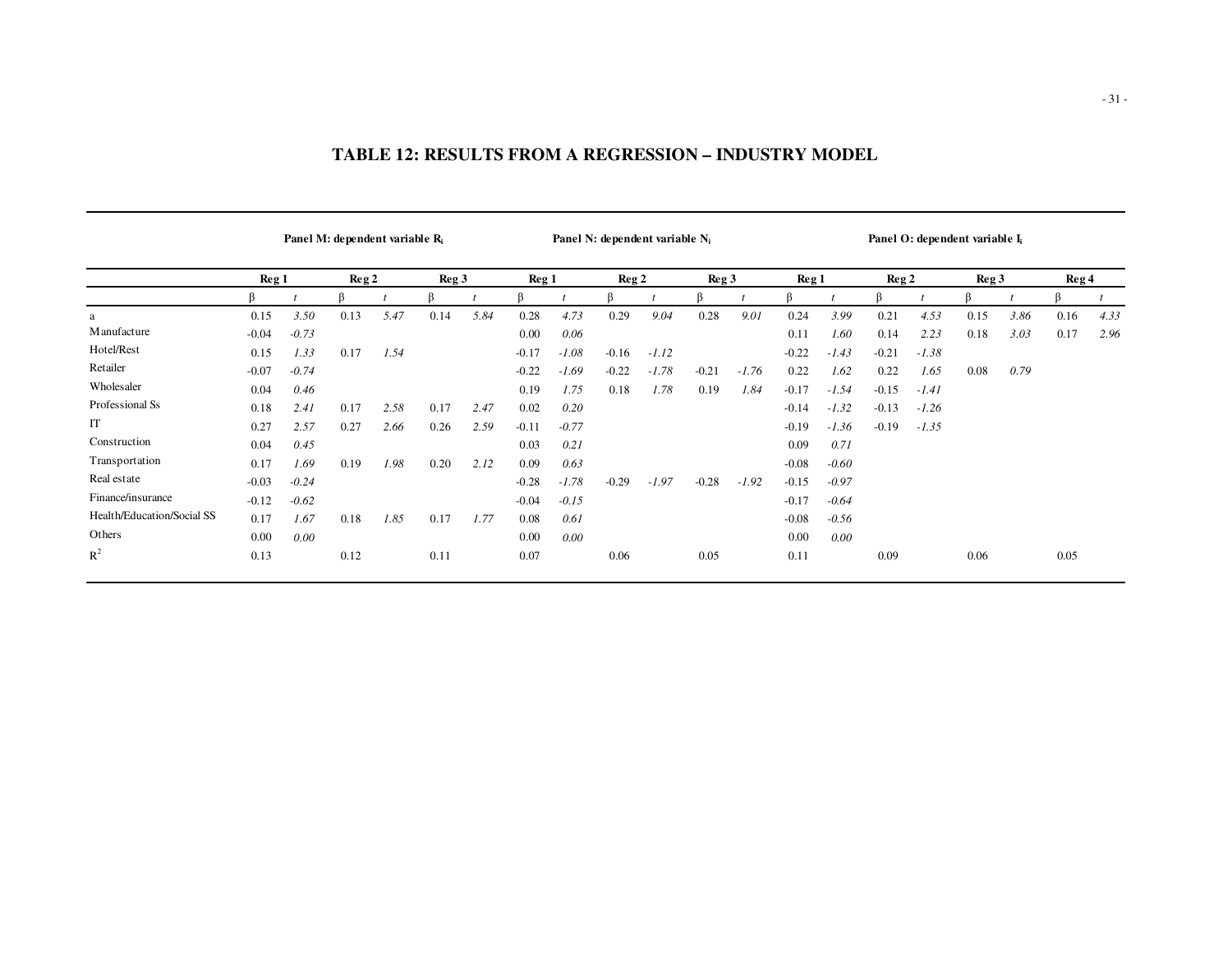| <b>Internal Barriers (Equation 1)</b>                             |                                              |                                         |  | <b>External Barriers (Equation 2)</b> |                 |                                                     |  |
|-------------------------------------------------------------------|----------------------------------------------|-----------------------------------------|--|---------------------------------------|-----------------|-----------------------------------------------------|--|
| <b>Regional</b>                                                   | <b>National</b>                              | <b>International</b>                    |  | <b>Regional</b>                       | <b>National</b> | <b>International</b>                                |  |
| Quality                                                           | Control<br>Supply<br>Warehouses              | Skills<br>Finance<br>Design<br>PostSale |  |                                       |                 | Payment<br>Assistance<br>ExchRate<br>Socio-Cultural |  |
| <b>Ownership (Equation 3)</b>                                     |                                              |                                         |  | <b>Funding (Equation 4)</b>           |                 |                                                     |  |
| <b>Regional</b>                                                   | <b>National</b>                              | <b>International</b>                    |  | <b>Regional</b>                       | <b>National</b> | <b>International</b>                                |  |
|                                                                   |                                              |                                         |  |                                       |                 |                                                     |  |
| <b>Industry (Equation 5)</b>                                      |                                              |                                         |  |                                       |                 |                                                     |  |
| <b>Regional</b>                                                   | <b>National</b>                              | <b>International</b>                    |  |                                       |                 |                                                     |  |
| ProfessionalSs<br><b>IT</b><br>Transportation<br>Health/Education | Retailer<br>Wholesaler<br><b>Real Estate</b> | Manufacture                             |  |                                       |                 |                                                     |  |

# **FIGURE 2: SUMMARY OF THE RESULTS**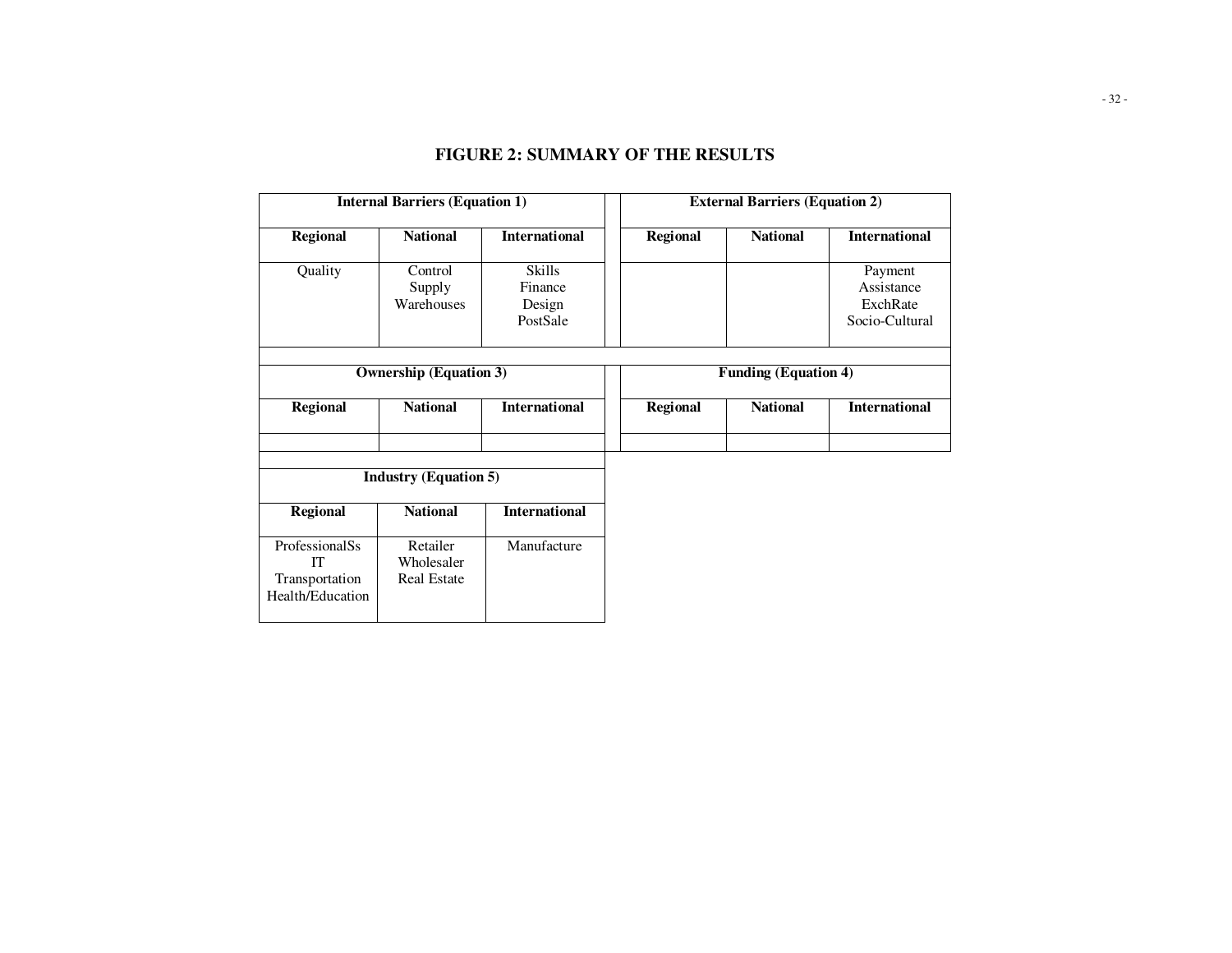#### **REFERENCES**

- Barney, J. 1991. Firm resources and sustained competitive advantage. *Journal of Management*(17): 99-120.
- Barret, N. & Wilkinson, I. 1985. Export stimulation: a segmentation study of the exporting problems of Australian manufacturing firms. *European Journal of Marketing*, 19(2): 53- 72.
- Boisot, M. & Child, J. 1996. From fiefs to clans and network capitalism: Explaining China's emerging economic order. *Administrative Science Quarterly*, 41: 600-628.
- Boisot, M. & Meyer, M. 2008. Which Way Through the Open Door? Reflections on the Internationalization of Chinese Firms. *Management and Organization Review*, 4(3): 349- 365.
- Bonaccorsi, A. 1992. On the relationship between firm size and export intensity. *Journal of International Business Studies*, 23(4): 605-635.
- Brown, R. 1995. *Chinese business enterprise in Asia*. London: Routledge.
- Buckley, P. 2002. Is the international business research agenda running out of steam? *Journal of International Business Studies*, 33(2): 365-374.
- Buckley, P., Clegg, J., Cross, A., Liu, X., Voss, H., & Zheng, P. 2007. The determinants of Chinese outward foreign direct investment. *Journal of International Business Studies*, 38(4): 499-518.
- Cai, K. 1999. Outward foreign direct investment: a novel dimension of China's integration into the regional and global economy. *China Quarterly*(160): 836-880.
- Calof, J. 1994. The relationship between firm size and export behaviour revisited. *Journal of International Business Studies*, 25(2): 367-387.
- Cardoza, G. 1997. Learning, innovation, and growth: a comparative policy approach to East Asia and Latin America. *Science and Public Policy*, 24(6).
- Cardoza, G. & Fornes, G. 2009. The Internationalisation of SMEs from China: the Case of Ningxia Hui Autonomous Region. *Asia Pacific Journal of Management*, DOI: 10.1007/s10490-009-9174-z.
- Chatterjee, S. & Nankervis, A. (Eds.). 2007. *Asian Management in Transition*. Basingstoke: Palgrave Macmillan.
- Child, J. & Tse, D. 2001. China's transition and its implications for international business. *Journal of International Business Studies*, 32: 5-21.
- Child, J. & Rodrigues, S. 2005. The internationalization of Chinese firms: a case for theoretical extension? *Management and Organization Review*, 1(3): 381-410.
- China Development Bank; SMEs an Ever-growing Driver of Economic Growth; http://www.cdb.com.cn/English/NewsInfo.asp?NewsId=437; 1/2/2010.
- Dunning, J. 1977. Trade, location of economic activity, and the MNE: a search for an ecletic approach. In B. Ohlin & P. O. Hesselborn & P. M. Wijkman (Eds.), *The international allocation of economic activity*. London: Macmillan.
- Fornes, G. 2009. *Foreign Exchange Exposure in Emerging Markets. How Companies Can Minimize It*. Basingstoke: Palgrave Macmillan.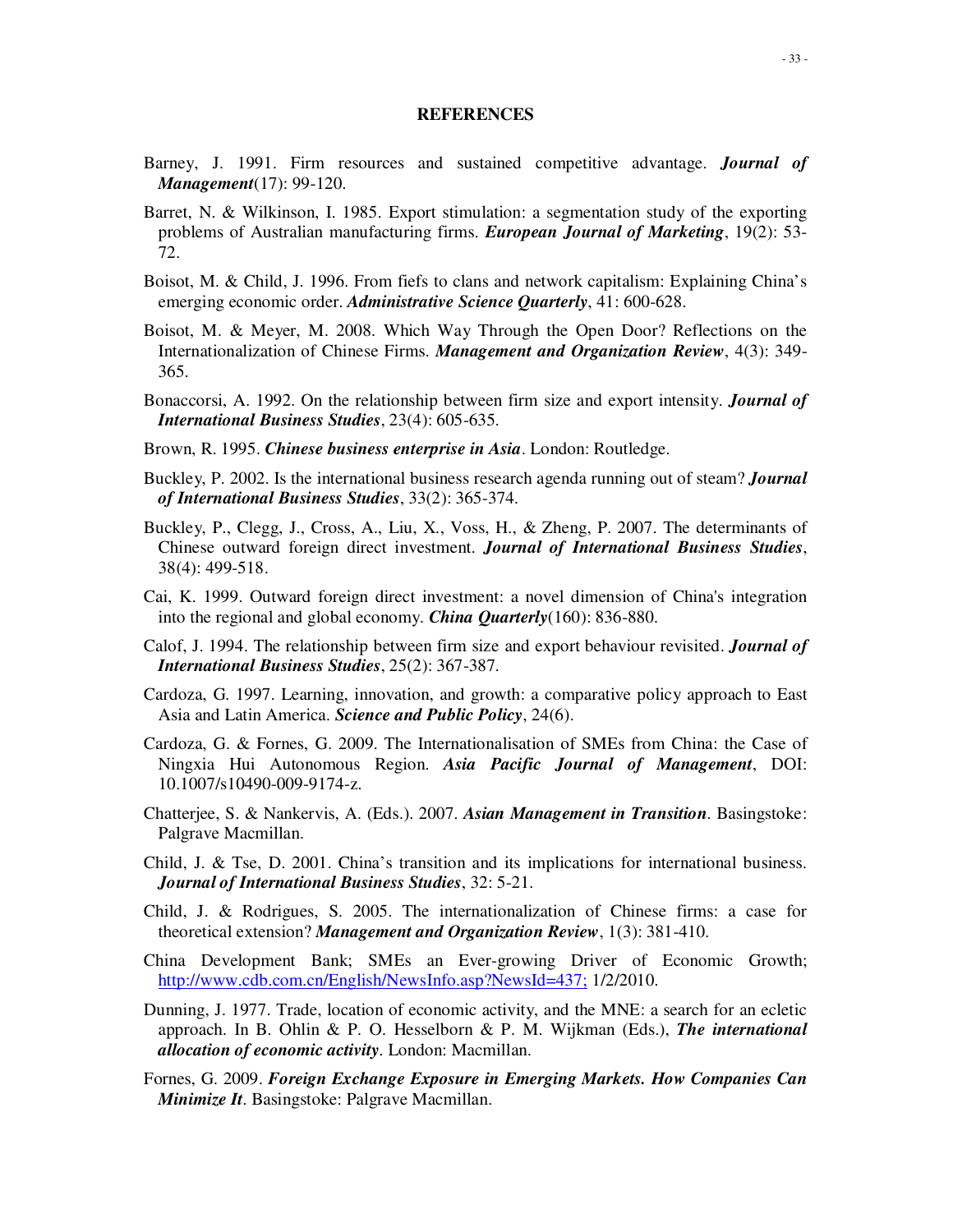- Fornes, G. & Butt-Philip, A. 2009. Chinese Companies' Outward Internationalisation to Emerging Countries: the Case of Latin America. *Chinese Business Review*, 7(1): 13-28.
- Ge, G. & Ding, D. 2008. A Strategic Analysis of Sourcing Chinese Manufacturers: the Case of Galanz. *Asia Pacific Journal of Management*, 25(4): 667-683.
- Lecraw, D. 1993. Outward direct investment by Indonesian firms: Motivation and effects. *Journal of International Business Studies*, 24: 589-600.
- Leonidou, L. 2004. An Analysis of the Barriers Hindering Small Business Export Development. *Journal of Small Business Management*, 42(3): 279-302.
- Li, P., Fornes, G., & Cardoza, G. 2009. The Internationalisation of Emerging Markets-based SMEs: Evidence from China's Shandong Province, Vol. Unpublished Working Paper.
- Liu, X., Xiao, W., & Huang, X. 2008. Bounded Entrepreneurship and Internationalisation of Indigenous Private-Owned Firms. *International Business Review*, 17(4): 488-508.
- Mathews, J. 2006. Dragon Multinationals: new players in 21st century globalization. *Asia Pacific Journal of Management*, 23(1): 5-27.
- Meyer, K. & Peng, M. 2005. Probing theoretically into Central and Eastern Europe: Transactions, resources, and institutions. *Journal of International Business Studies*, 36(6): 600-621.
- Ministry of Commerce of the People's Republic of China; China allocates \$512 mln to support small enterprises; http://english.mofcom.gov.cn/aarticle/counselorsreport/asiareport/200808/20080805736435 .html; 21/8/08.
- Ministry of Commerce of the People's Republic of China; China doubles ceiling for company small mortgage loans; http://english.mofcom.gov.cn/aarticle/counselorsreport/westernasiaandafricareport/200808/ 20080805735188.html; 21/8/08.
- Ministry of Commerce of the People's Republic of China; China to scrap administrative fees for small businesses; http://english.mofcom.gov.cn/aarticle/counselorsreport/westernasiaandafricareport/200808/ 20080805740063.html; 24/8/2008.

National Bureau of Statistics of China; http://www.stats.gov.cn/english/; 27/6/07.

- Nolan, P. 2001. *China and the global economy*. Basingstoke: Palgrave.
- North, D. 1990. *Institutions, institutional change, and economic performance*. New York: Cambridge University Press.
- Peng, M. 2003. Institutional transitions and strategic choices. *Academy of Management Review*, 28: 275-296.
- Peng, M. 2004. Identifying the big question in international business research. *Journal of International Business Studies*, 35(2): 99-108.
- Penrose, E. 1959. *The theory of the growth of the firm*. White Plains NY: Sharpe.
- Porter, M. 1980. *Competitive Strategy*. New York: Free Press.
- Quan, Y. 2001. Access to the WTO and internationalization strategy of Chinese companies. *Enterprise Studies*, 8: 12-24.
- Rauch, J. & Trindade, V. 2002. Ethnic Chinese networks in international trade. *The Review of Economics and Statistics*, February: 116-130.